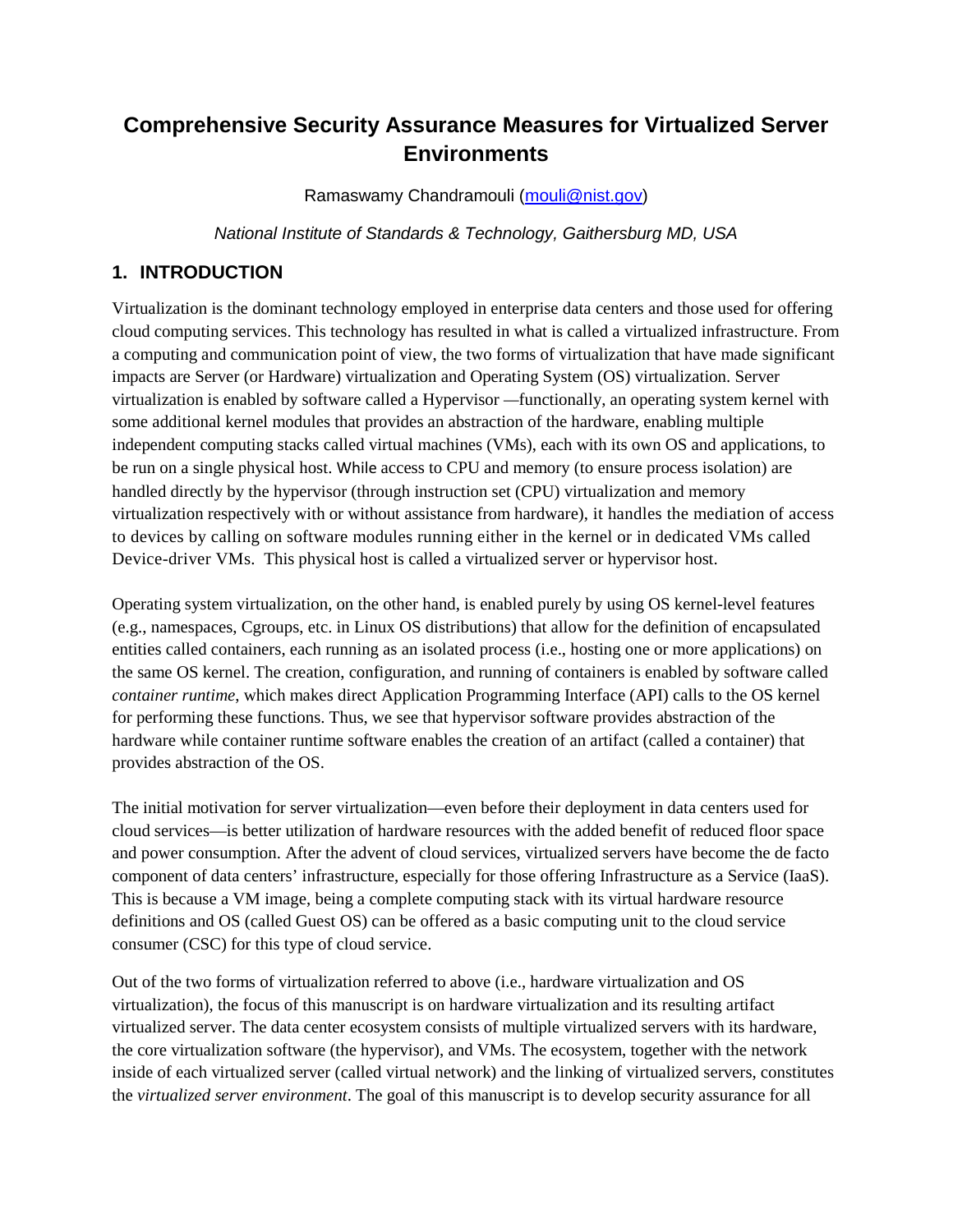components of a virtualized server environment. The approach adopted in this manuscript for realizing this goal is as follows:

- Study the functions of various components in a virtualized server environment
- Identify threats to the secure execution of those functions
- Develop the security assurance measures to counter those threats

For the hypervisor, which is the core component of the environment, there are multiple commercial product offerings. Since the objective of this manuscript is to outline product-agnostic security assurance measures, the approach adopted is to identify a set of baseline or canonical functions of the hypervisor that will form the basis for threat identification.

The overall organization of this manuscript is as follows. In Section 2, a brief technology overview of components in a virtualized server environment is provided. The hardware functions in a virtualized server are briefly described in Section 3. Section 4 identifies and elaborates on the baseline functions of the hypervisor and the threats to those functions. The threat to the secure execution of VM-resident programs, such as Guest OS and applications, form the subject matter for Section 5. Section 6 describes typical virtual network configurations in a virtualized server and the protections required for those configurations. The security assurance measures for hypervisor, VM, and virtual networks are developed in Sections 7, 8, and 9, respectively. The security assurance for booting a virtualized server platform is described in section 10. Section 11 provides the summary and conclusions.

## **2. VIRTUALIZED SERVER ENVIRONMENT – A TECHNOLOGY OVERVIEW**

From the perspective of this manuscript, a virtualized server environment consists of the following components:

- A physical host, called a virtualized server or hypervisor host, with server virtualization software (hypervisor and its associated modules), along with multiple computing stacks (i.e., Virtual Machines or VMs) running on it. The hypervisor host has hardware extensions to assist virtualization.
- A virtual network, or software-defined network, inside the virtualized server, consisting of softwaredefined network devices. This network is configured with network segmentation techniques such as Virtual Local Area Network (VLAN) and overlay-based network (e.g., VXLAN) that span multiple virtualized servers and enable logical segmentation of the VMs distributed throughout the data center.

A Virtualized server can have two different types of hypervisors: one that can be mounted directly on the hardware (called bare metal) and the other that requires an OS (called host OS) for its installation. These two types of hypervisors are also called Type 1 and Type 2 hypervisor, respectively. The VMs, also called Guests, host and run the application programs with the help of an OS (called the Guest OS). The virtualized server platforms, consisting of Type 1 and Type 2 hypervisors, are shown in Figure 1.

In addition to classification based on the platform on which it is mounted (bare metal or host OS), hypervisors can be classified based on the type of virtualization they provide for devices. In one approach, called Full Virtualization, the hypervisor will expose the interface of a well-known hardware device that is available in the real world to the VM, and it will completely emulate the behavior of that device. Emulation allows the programs running in VMs to use the guest OS drivers that were designed to interact with the emulated device without installing any special driver or tool specified by the hypervisor vendor. In another approach called para-virtualization, the hypervisor provides an interface of an artificial device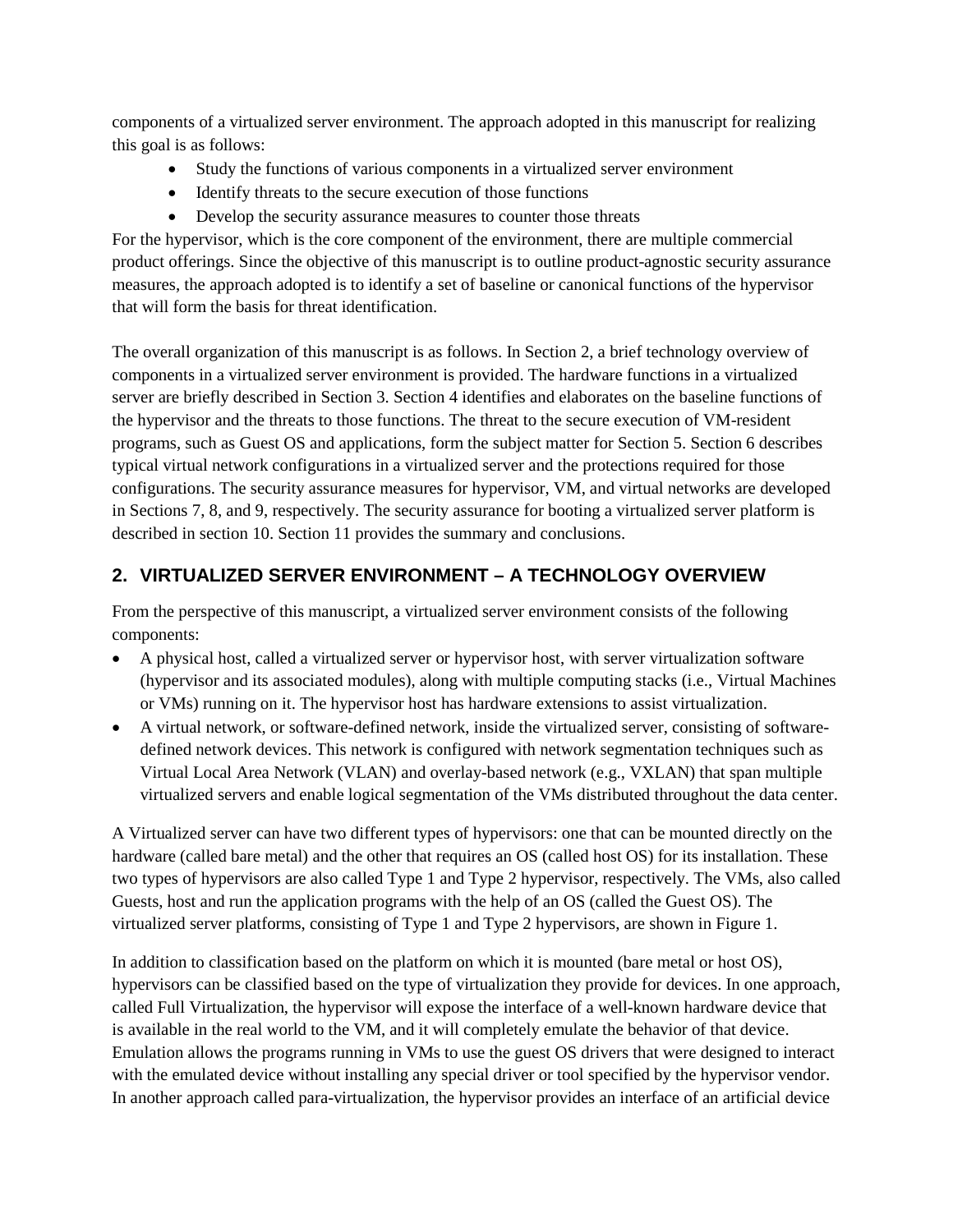to the guest that has no corresponding hardware device. This artificial device is a software-only device that presents a lightweight interface designed and optimized to work in virtual environments. However, the performance improvement made possible with para-virtualization requires that the guest OS and device drivers be modified to communicate directly with the hypervisor through a special interface called hypercall interface.



**Figure 1: Virtualized Server Platforms with Type 1 and Type 2 Hypervisor**

The hardware extensions in a hypervisor host assist virtualization through functions such as instruction handling and memory management. Hardware features, such as CPU/Instruction Set virtualization and memory virtualization, respectively, enable these functions and are described in detail in Section 3.

All Physical hosts or servers are connected to the data center network (or become nodes of the data center network) using a physical device called a Network Interface Card (NIC). An independent computing stack such as a VM requires a similar connection to the networking infrastructure of the data center. This is enabled by an artifact called a Virtual NIC (vNIC), which is the software defined analog of the physical NIC (pNIC). In addition, since there are multiple VMs or containers inside a single physical host, there is the need to provide interconnection among the multiple VMs within it. This requirement necessitates the creation of a software-defined network within a physical host (called virtual network) with switching/bridging functions performed by software-defined entities (called virtual switches/virtual bridges), which are software analogs of the corresponding physical network devices.

## **3. VIRTUALIZED SERVER HARDWARE FUNCTIONS**

As already stated, the hardware of a virtualized server provides two features to assist the virtualization function of the hypervisor: Instruction Set Virtualization and Memory Virtualization. These hardwarebased functions provided by chip vendors are mature technologies that have been utilized for more than a decade and whose known vulnerabilities have already been addressed. Therefore, no threats need to be considered for these functions.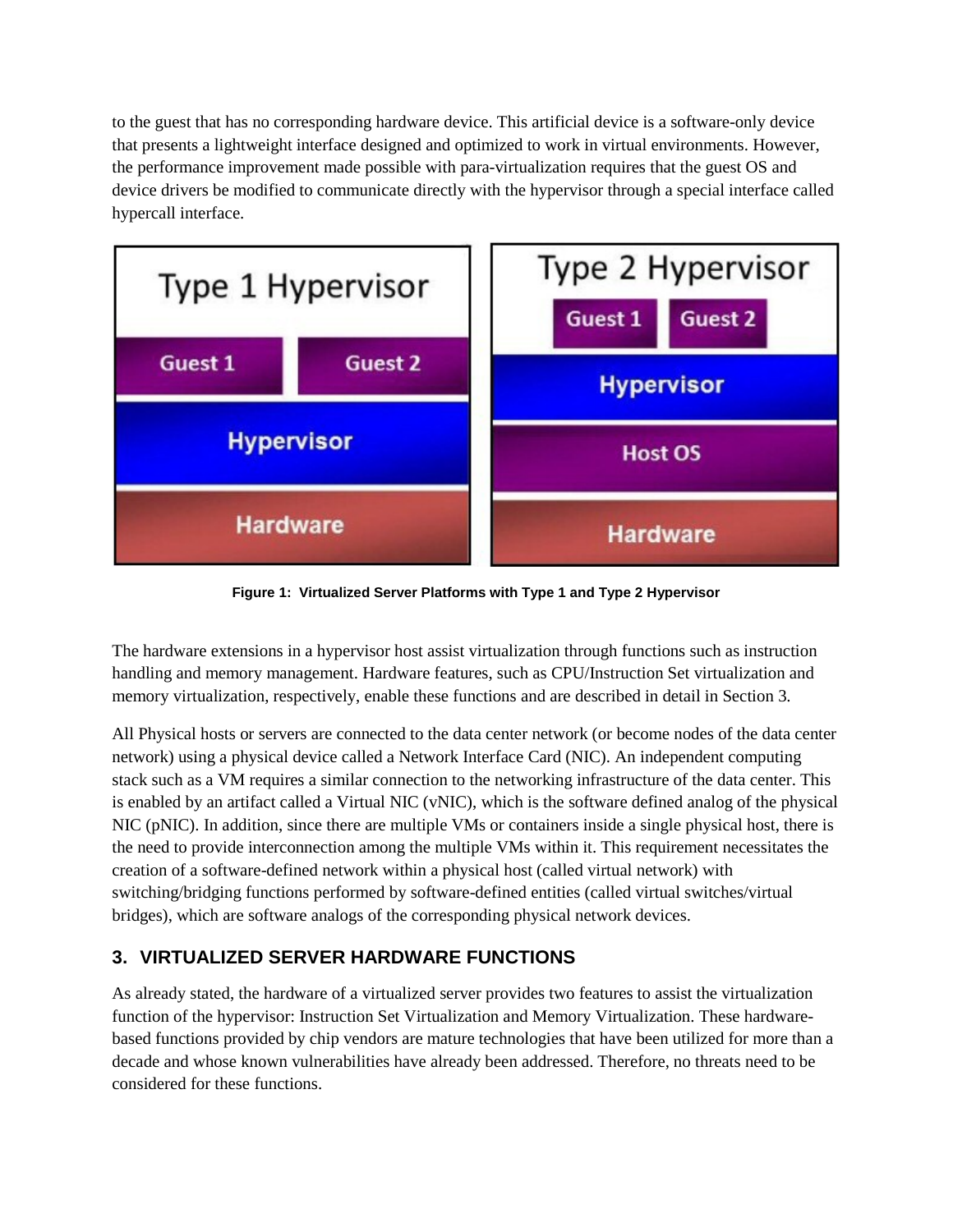Instruction Set Virtualization: The processor architecture of the hardware is generally designed to operate OS instructions at a higher privilege level than the application instructions. However, in a virtualized server, the guest OS instructions cannot be executed at the highest privilege level (e.g., Ring 0 in x86 architectures) since the hypervisor that mediates the access of various VMs to hardware resources of the virtualized server must operate at a higher privilege level than any guest OS. To facilitate this, hardware architectures (e.g., Intel, AMD<sup>[1](#page-3-0)</sup>) provide two modes of operation (host and guest) for the processor, each with four hierarchical privilege levels (Ring 0 thru Ring 3). Additionally, among the two modes, the host or root mode has a higher privilege for executing CPU instructions than the guest or non-root mode, and it is in the former mode that hypervisor instructions are executed. The guest mode is used for executing instructions from guest OSs and VM-based applications.

Contribution to Hypervisor Security Assurance Verification: By running the hypervisor in root mode and guest OSs in non-root mode at privilege or ring level 0, the hypervisor is guaranteed safety from at least any instruction set-type attacks by any Guest OS. This safety is ensured by allowing the hardware to trap privileged instructions from a guest OS to run in non-root mode. Additionally, when the hypervisor does not have to perform additional functions (e.g., translating sensitive instructions using techniques such as binary translation) for handling the instructions, the code executing with privileges is reduced in the hypervisor, making the trusted computing base (TCB) smaller and enabling better assurance verification.

Memory Virtualization: Hardware-assisted memory virtualization is provided using two levels of page tables (Guest page table and Host page table). The guest page table, maintained by a guest OS, translates from guest virtual to guest physical addresses, whereas the host page table translates from guest physical to host physical addresses.

Contribution to Hypervisor Security Assurance Verification: The availability of a hardware-based host page table eliminates the need for the hypervisor to generate and maintain shadow page tables, providing the same security advantage (i.e., smaller TCB) as for Instruction Set Virtualization.

## **4. HYPERVISOR BASELINE FUNCTIONS AND THREATS**

<span id="page-3-0"></span> $\overline{\phantom{a}}$ 

The hypervisor is the core component in the virtualized server platform, and its baseline functions are as follows [1]:

• HY-BF1: VM Process Isolation – The hypervisor, in addition to its software-based tasks, leverages the hardware extension features in two ways to enforce process isolation. First, it runs in higher privilege mode (i.e., host mode) and uses the special instruction *vmrun* to switch the CPU to lower privilege mode (i.e., guest mode) for VMs to begin execution. Second, before VMs start running, it creates a data structure called Virtual Machine Control Block (VMCB) for recording the

 $<sup>1</sup>$  Any mention of commercial products or organizations is for informational purposes only; it is</sup> not intended to imply recommendation or endorsement by the National Institute of Standards and Technology, nor is it intended to imply that the products identified are necessarily the best available for the purpose.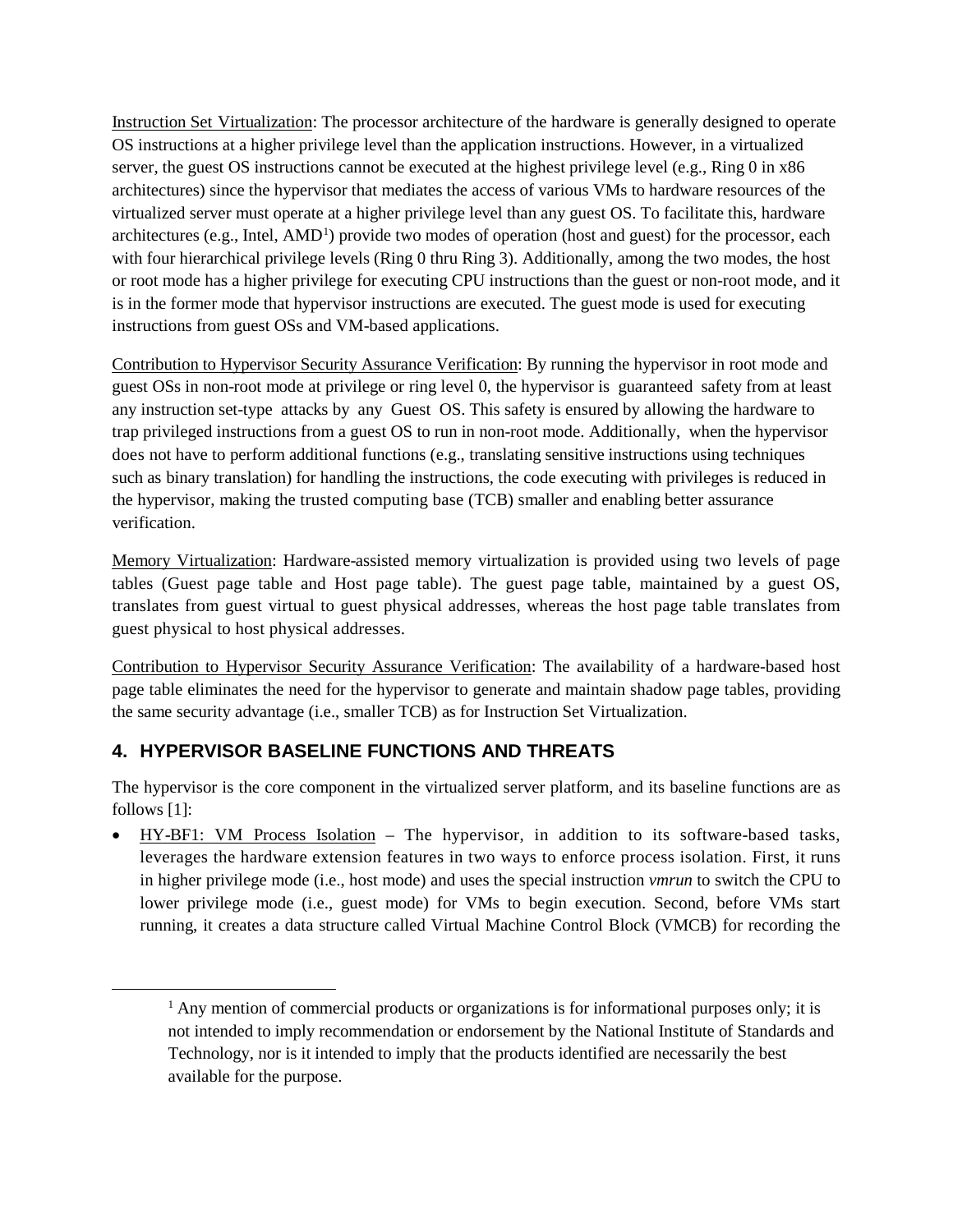execution state of VMs, and it leverages the memory management features (e.g., two layered page tables) of the hardware to enforce separation of memory address spaces for VMs.

- HY-BF2: Devices Mediation & Access Control Mediates access to all devices (e.g., Storage, Network, etc.)
- HY-BF3: Execution of Guest Instructions through Hypercall Interface This functionality is only applicable to para-virtualized hypervisors, which handle certain device access instructions from guests directly through its hypercall interface rather than through the combination of *vmexit* and host mode transition events.
- HY-BF4: VM Lifecycle Management Performs all functions including creation and management of VM images, control of VM states (Start, Pause, Stop, etc.), VM migration, creation of snapshots, VM monitoring, and policy enforcement
- HY-BF5: Management of Hypervisor Setting various configuration parameters, such as CPU and memory allocation logic, including those for the Virtual Network inside the hypervisor; also includes tasks such as updates and application of patches to hypervisor modules

To execute the above baseline functions, different software modules are needed, which makes the hypervisor a non-monolithic software. The software module that carries out each baseline function along with the location in the overall virtualized server platform architecture where each resides is given in Table 1 below.

| <b>Baseline Function</b>                                                               | <b>Component</b><br>(Software Module)                            | Location                                                                                                              |
|----------------------------------------------------------------------------------------|------------------------------------------------------------------|-----------------------------------------------------------------------------------------------------------------------|
| VM Process Isolation (HY-<br>BF1)                                                      | <b>Hypervisor Kernel</b>                                         | Either an OS kernel (along with a kernel module)<br>itself or a component installed on a full-fledged<br>OS (Host OS) |
| Devices Mediation & Access<br>Control (HY-BF2)                                         | Device emulator or<br>Device driver                              | Either in a dedicated VM (called Device-driver<br>VM) or in the hypervisor kernel itself                              |
| <b>Execution of Guest</b><br>Instructions through hypercall<br>interface<br>$(HY-BF3)$ | <b>Hypervisor Kernel</b>                                         | Pertain to only para-virtualized hypervisors and<br>handled by hypercall interfaces in that type of<br>hypervisor     |
| VM Lifecycle Management<br>$(HY-BF4)$                                                  | A management<br>daemon                                           | Installed on top of the hypervisor kernel but runs<br>in unprivileged mode                                            |
| Management of Hypervisor<br>$(HY-BF5)$                                                 | A set of tools with<br>CLI (command line)<br>interface) or a GUI | A console or shell running on top of the<br>hypervisor kernel                                                         |

**Table 1: Hypervisor Baseline Functions & Deployment Locations**

The tasks involved in implementing each of the above baseline functions are described in more detail in the following subsections and accompanied by statements of potential threats to secure execution of these tasks. However, the virtual network configuration tasks (in HY-BF5), including the set-up for VM network traffic monitoring (in HY-BF4), are discussed under a separate section (Section 6) due to their critical roles in the security of the entire virtualized server environment.

### **4.1 Potential Threats to VM Process Isolation (HY-BF1)**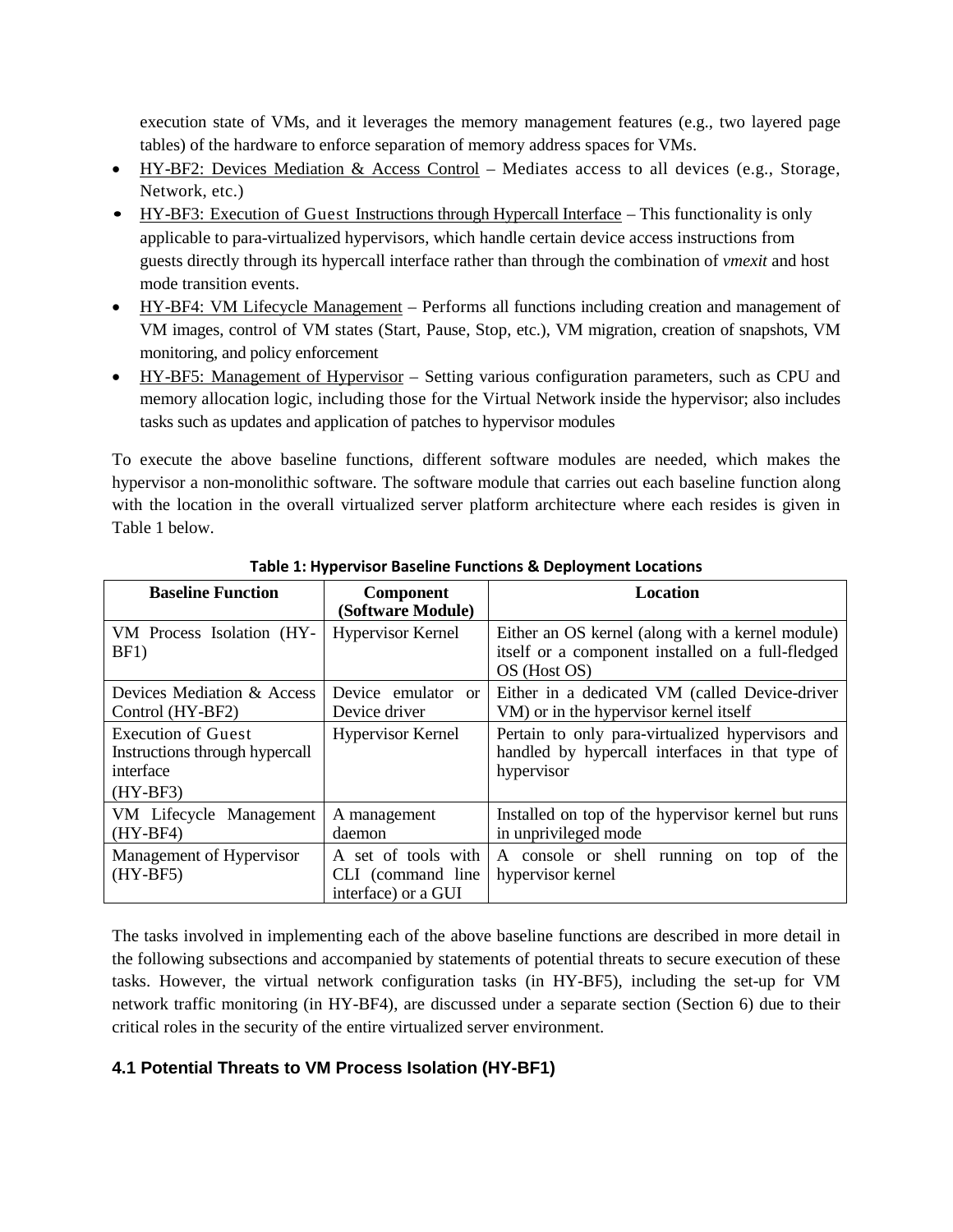The threats to VM process isolation are the results of two primary causes [1]:

Breach of Process Isolation – VM Escape: Major threats to any hypervisor come from malicious VMresident programs. These programs can subvert the isolation function provided by the Virtual Machine Monitor (VMM)/hypervisor to hardware resources such as memory pages. In other words, these programs can, under some conditions, access areas of memory belonging to the hypervisor or other VMs or devices (e.g., memory mapped devices) that they are not authorized to access. Examples of such attacks include some crafted applications in VM executing arbitrary code on the host OS [2] or VM programs accessing areas of memory that are not allocated to them, thereby causing corruption or information leakage [3]. Extreme attack scenarios may include VMs with malicious programs taking control of the hypervisor to install rootkits or attack other VMs on the same virtualized server. These threats are mainly due to code flaws in the hypervisor.

Denial-of-Service to some VMs: Hypervisor offerings come with sophisticated CPU and memory allocation options. Improper use of these configuration options may result in some VMs hogging resources, resulting in denial-of-service or the inability to meet the critical availability requirement for some VMs.

#### **4.2 Potential Threats to Devices Mediation (HY-BF2)**

The applications executing in VMs need to access devices such as video output, network (for communication), or block (storage) devices. There are three common approaches to handling devices by virtualized servers: (a) Passthrough, (b) Emulation, and (c) Para-virtualization [4]. Out of these, the passthrough approach provides exclusive access to a device for a VM. Since this is not a scalable approach, it is adopted for VMs running specialized applications. The para-virtualization approach was generally designed for enhancing performance for accessing devices. In this approach, the hypervisor provides to the guest an interface of an artificial device that has no corresponding hardware counterpart. Therefore, it requires that the hypervisor and guest agree on an interface that takes into consideration the features of the specific hypervisor-guest combination. This naturally means that a generic guest OS device driver cannot be used, and a specially modified device driver is needed to be run in the guest. Calls from these special device drivers are directly handled by the hypervisor through its hypercall interface instead of the usual route of a driver call causing a *vmexit*. Because of the need to use customized device drivers for each environment, the difficulty of providing security guarantees to them (e.g., certification), and the fact that hardware extensions have substantially mitigated performance penalties in full virtualization, para-virtualization has limited deployments. This leaves the emulation approach to handling devices using full virtualization as the most commonly deployed technique in many production environments.

The code for device emulation resides either in the hypervisor kernel or in a dedicated VM. Any I/O call from a guest VM application is intercepted by the hypervisor kernel and forwarded to this code since guest VMs cannot typically access the physical devices directly unless they are assigned to it. This code emulates devices, mediates access to them, and multiplexes the actual devices since each permitted VM has full access to the underlying physical device.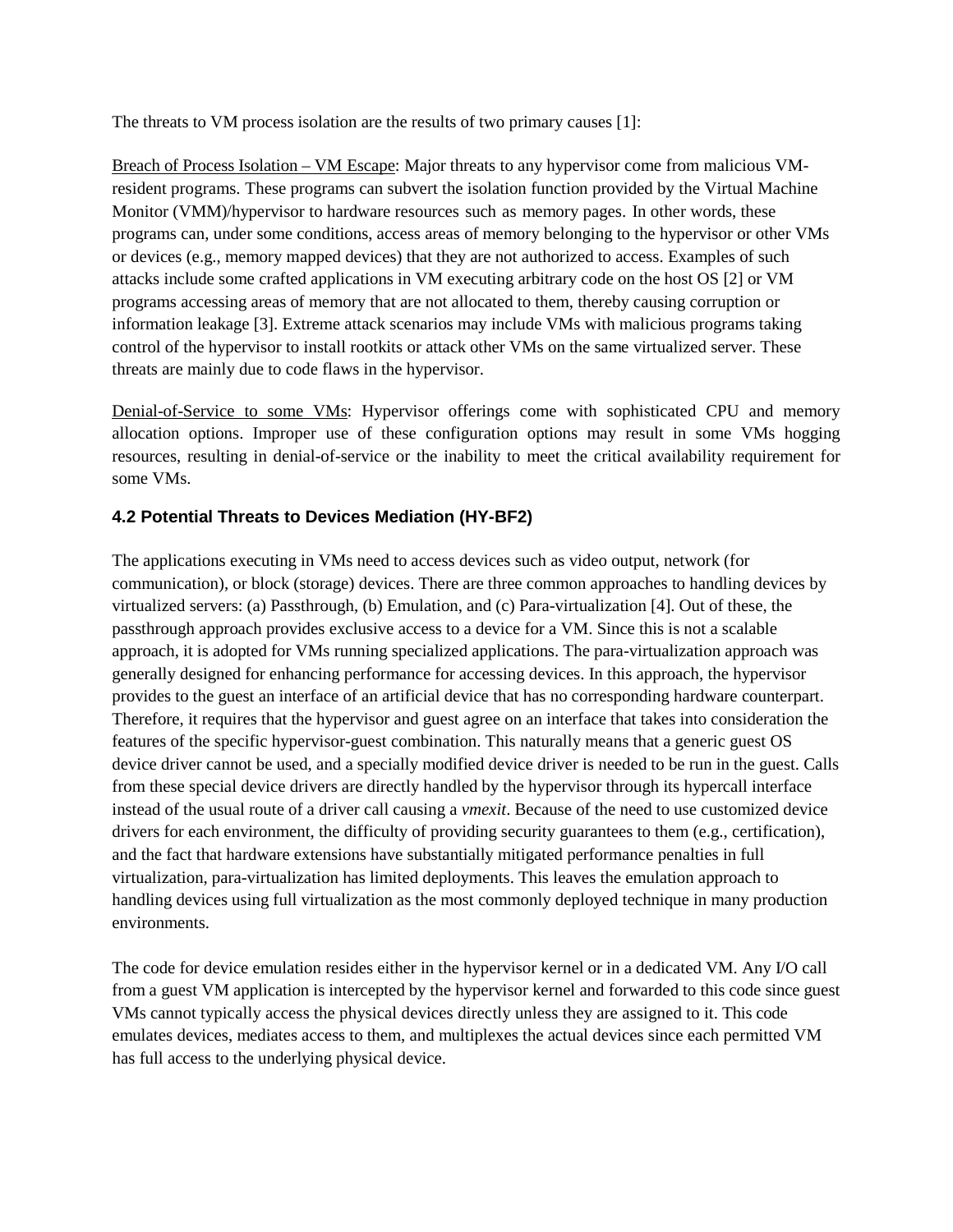The main threats with respect to devices mediation are: (a) Unauthorized access to memory regions by Direct Memory Access (DMA) capable devices due to faulty device driver code, (b) Unauthorized access to devices by VMs, and (c) denial-of-service due to monopolization of I/O bandwidth.

### **4.3 Potential Threats to the Execution of Instructions by Hypercall Interface (HY-BF3)**

In hypervisors implementing para-virtualization, certain guest instructions (e.g., accessing devices by accessing memory areas assigned to memory-mapped devices) cause a trap directly into the hypervisor instead of through channels enabled by *vmexit* instruction. This mechanism is called a hypercall, and the portion of the hypervisor dealing with such instructions is called a hypercall interface. Lack of proper validation of those instructions (e.g., not checking the scope for an instruction that requests a full dump of a VM's Virtual Machine Control Block, or not checking input values) would cause the entire virtualized server to crash. This is a hypervisor design vulnerability that must be addressed through proper validation and testing of the relevant hypervisor code rather than through any assurance measures in deployment.

### **4.4 Potential Threats originating from VM Lifecycle Management (HY-BF4)**

In most instances, the lifecycle management operations on VMs are performed using commands submitted through a GUI or a scripting environment, both of which are supported by a management daemon at the back-end. This is a standard architectural paradigm for any management software. Vulnerabilities and potential threats are not virtualized server environment-specific and are therefore outside of the scope of this manuscript. Instead, the threat analysis in this context is to identify some VM lifecycle management operations that might be sources of potential threats for other baseline functions. This analysis reveals the following:

- Retrieving and deploying VM images that do not conform to the enterprise security profile in the image library, including those with outdated guest OS versions and patches, could result in a potential breach of process isolation described in Section 4.1. Similar potential threats exist if VMs are instantiated from snapshots taken at a considerable time in the past.
- Migrating VMs from one virtualized server to another (a process called VM Migration) involves transferring a running VM's memory content and processor state. The execution of this operation without necessary safeguards such as encryption of migration traffic etc., could result in the operation of a compromised VM in the destination platform, thereby affecting all three aspects of security confidentiality, integrity and availability.

## **4.5 Potential Threats to Hypervisor Host Administration (HY-BF5)**

The tasks under this function relate to the overall administration of a hypervisor host and software, and they are usually performed through user-friendly web interfaces or network-facing virtual consoles. Threats to the secure execution of these tasks are common in any remote administration and are therefore not addressed in this manuscript. However, the core requirement in a data center with virtualized servers is to have a uniform configuration for entire groups of hypervisors based on different criteria (e.g., the sensitivity of applications, line of business, clients in cloud service environments, etc.). Another requirement is to provide a safe network path for management traffic (packets containing administrative commands), considering that a portion of this network is a software-defined virtual network.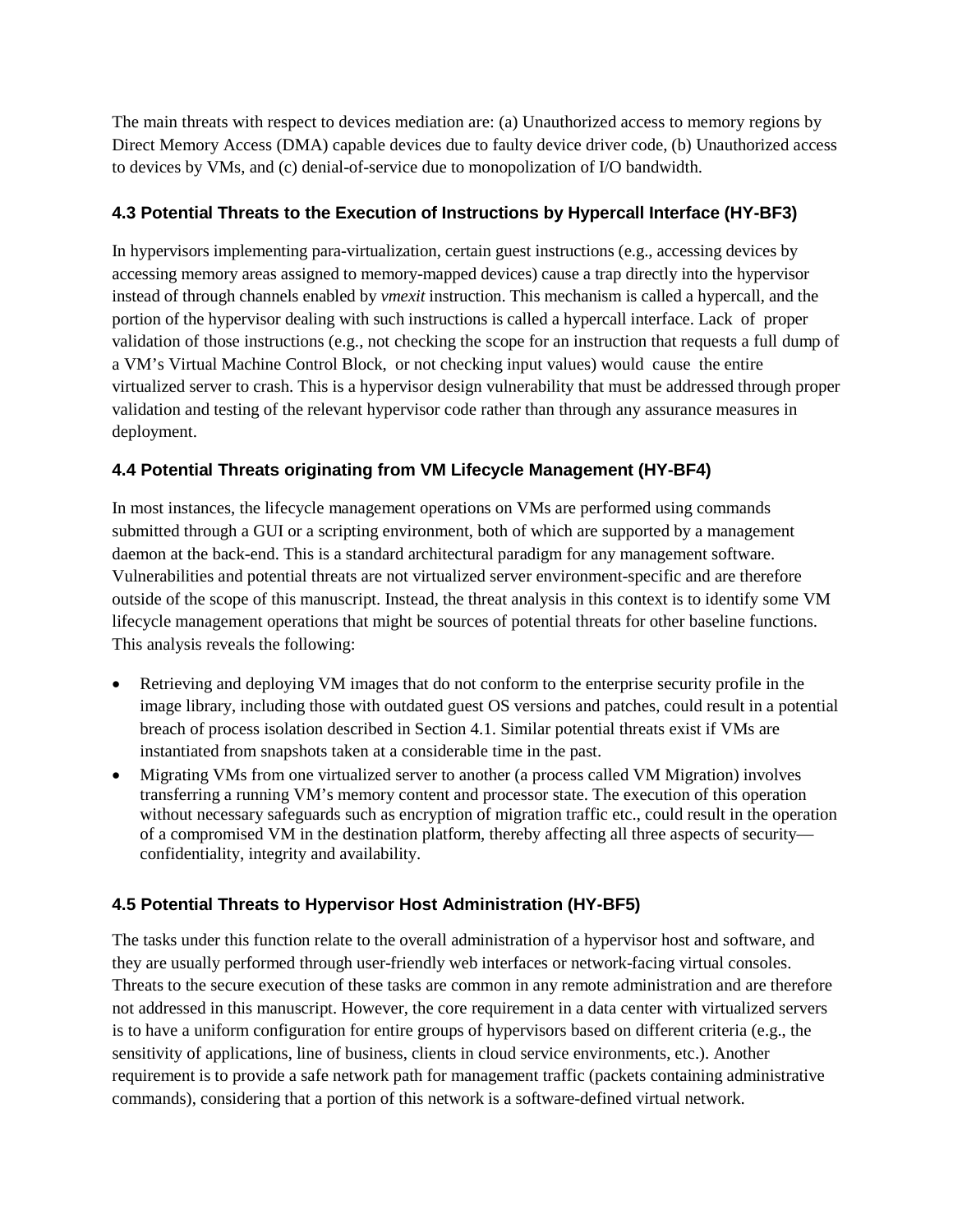## **5. THREATS TO THE SECURE EXECUTION OF VM-RESIDENT PROGRAMS**

The Guest OS and applications are the VM-resident programs that must execute securely in the presence of a higher privileged hypervisor software executing on the same hardware platform. The hypervisor is responsible for process isolation between VMs and the safe execution of each individual VM. However, a malicious or compromised hypervisor can be a source of threat to VMs for several reasons. First, the data structure that carries the execution state of VMs, called the Virtual Machine Control Block (VMCB), is created and handled by the hypervisor. Second, the hypervisor controls the nested page tables, which are really a pair of tables—one mapping from guest virtual addresses to guest physical addresses and the other mapping from guest physical addresses to host physical addresses. Thus, we see that a hypervisor can read and write the entire guest memory. By monitoring the execution state of a VM, it can also subject it to memory replay attacks [4].

The predominant use case for virtualized server platform is in the Infrastructure as a Service (IAAS) cloud service. In this service, the cloud service provider (CSP) provides the hypervisor while the guest VMs host and run the cloud service customers' (CSC) programs. A malicious hypervisor thus has the potential to affect the integrity and confidentiality of CSC's resources such as data and applications. Since a single cloud data center often hosts multiple guest VMs from different CSCs, data belonging to several VM owners may be breached by a single hypervisor. Therefore, the hypervisor should be treated as untrusted software, and VMs in a cloud data center need to be protected from the hypervisor.

The threats to the secure functioning of guest OS and VM-resident applications are by and large not unique to virtualized server platforms except for the fact that the VM executes as a lower privileged software, and its execution flow is controlled by the higher privileged hypervisor software.

## **6. PROTECTION FOR VIRTUAL NETWORK CONFIGURATIONS**

To link the VMs inside a hypervisor host to each other and to the outside (physical) enterprise network, the hypervisor can define an entirely software-defined network called a virtual network. The components of this virtual network are: (a) one or more software-defined network interface cards, called virtual network interface cards (vNICs), inside each VM and (b) multiple software-defined switches, called virtual switches, operating inside the kernel of the hypervisor. The virtual switches have multiple ports, just like physical switches. One set of ports is used for connecting to the vNICs in VMs. The other set of ports, called uplink ports, are used for connecting the virtual switches to the physical network interface cards (pNICs) of the hypervisor host. Thus, a communication pathway is established for connecting VMs resident inside the same hypervisor host as well as to those resident in other hypervisor hosts. This then enables applications and guest OS instances running inside VMs to interact with computing, network, and storage elements on the data center's physical network. The network traffic flowing inside a virtual network can broadly be classified as [5]

- Management traffic: commands for hypervisor administration and VM lifecycle operations
- Infrastructure traffic: network packets generated during VM migration
- Inter-VM traffic: communication between applications or application tiers running in VMs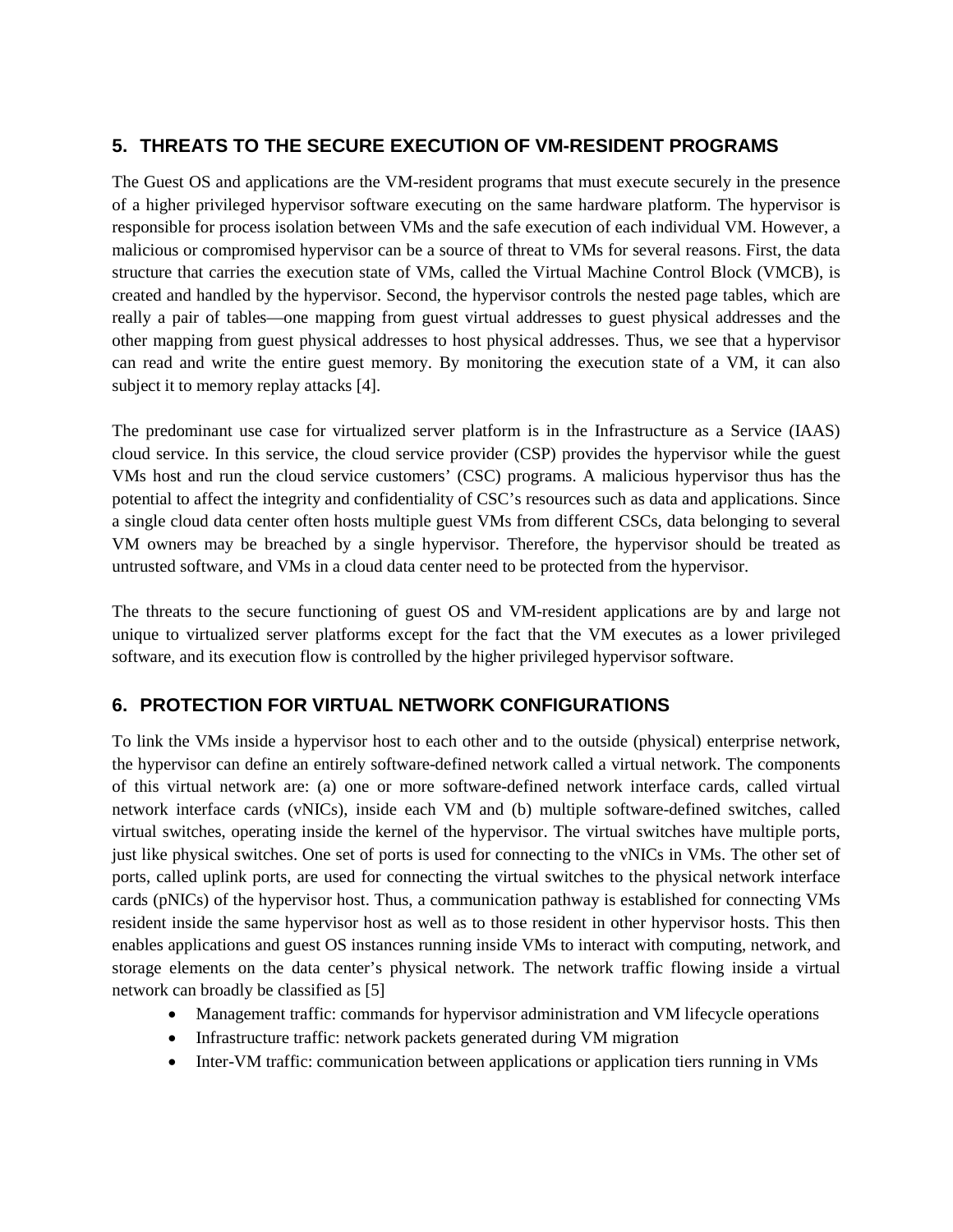Thus, the entire network infrastructure in a virtualized server environment consists of a virtual network inside each hypervisor host and the physical datacenter network linking the various hosts. The threats to this network infrastructure are no different than those encountered in environments that consist of only physical (non-virtualized) hosts. However, defining the virtual network inside each VM entirely by software requires a different set of configurations (virtualized server-specific) and solutions (virtual firewalls) for ensuring secure communication.

There are four common virtual network configuration areas that have a bearing on the security of the network infrastructure in a virtualized server environment [5].

- Network segmentation
- Network path redundancy
- Firewall deployment and configuration
- VM traffic monitoring

A brief overview of the components and techniques involved in the above four configuration areas is necessary to arrive at security assurances associated with their deployment.

Network segmentation: This is a fundamental network configuration in any medium to large data center used for supporting enterprise IT resources or used for offering cloud computing services. This is due to the need for logical separation of applications/VMs with different sensitivity levels or belonging to different organizational entities (departments) or clients (as in cloud service environments). The two techniques commonly found in virtualized server environments are Virtual Local Area Network (VLAN) and Overlay-based virtual networking [5].

VLAN is a network segmentation technique that creates broadcast domains within a large data center network. In a data center with all physical (non-virtualized) hosts, a VLAN is defined by assigning a unique ID called a VLAN tag to one or more ports of a physical switch. All hosts connected to those ports then become members of that VLAN ID, creating a logical grouping of servers (hosts), regardless of their physical locations, in the large flat network of a data center. The concept of VLANs can be extended and implemented in a data center with virtualized hosts using virtual switches with ports or port groups that support VLAN tagging and processing. In other words, VLAN IDs are assigned to ports of a virtual switch inside a hypervisor kernel, and VMs are assigned to appropriate ports based on their VLAN membership. These VLAN-capable virtual switches can perform VLAN tagging of all packets going out of a VM (with the tag depending upon which port it has received the packet from) and can route an incoming packet with a specific VLAN tag to the appropriate VM by sending it through a port with a VLAN ID assignment equal to the VLAN tag of the packet and with a matching media access control (MAC) address. An example of a VLAN configuration inside a virtualized server is shown in Figure 2.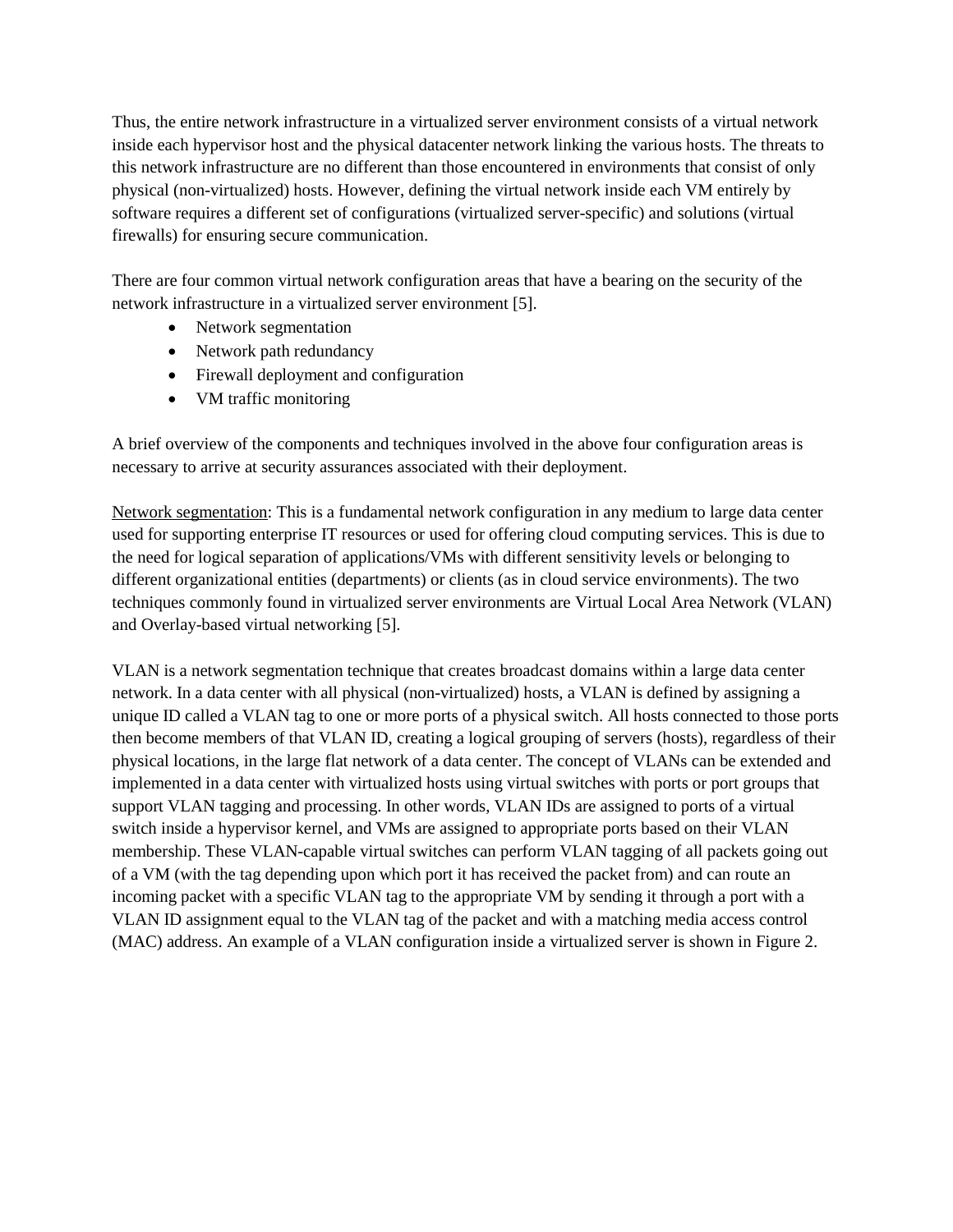

**Fig 2. Virtual Local Area Network (VLAN) Configuration in a Virtualized Server**

This logical segmentation of traffic inside the virtualized host is then extended to the physical network of the data center by configuring link aggregation (to carry traffic of multiple VLANs) on links between the pNICs of these virtualized hosts and the physical switches in the data center and configuring the receiving ports on the physical switch as trunking ports (capable of receiving and sending traffic belonging to multiple VLANs). A given VLAN ID can be assigned to ports of virtual switches located in multiple virtualized hosts. Thus, the combined VLAN configuration, consisting of the configuration inside the virtualized host (assigning VLAN IDs to ports of virtual switches or vNICs of VMs) and the configuration outside the virtualized host (link aggregation and port trunking in physical switches), provides a pathway for VLANs defined in the physical network to be carried into a virtualized host (and vice versa). This provides the ability to isolate traffic among VMs distributed throughout the data center using logical segments, and thus a means of providing confidentiality and integrity protection to the applications running inside those VMs.

In Overlay-based networking, isolation is realized by encapsulating an Ethernet frame received from a VM by a hypervisor kernel module called the Overlay module. In an example of the encapsulation scheme (or overlay scheme) called VXLAN, the Ethernet frame received from a VM, which contains the MAC address of the destination VM, is encapsulated in two stages: first, with the 24-bit VXLAN ID (virtual Layer 2 (L2) segment) to which the sending/receiving VM belongs, and second, with the source and destination IP addresses of the VXLAN tunnel endpoints (VTEP), which are kernel modules residing in the hypervisors of the sending and receiving VMs, respectively. VXLAN encapsulation thus enables the creation of a virtual Layer 2 segment that can span not only different virtualized hosts but also IP subnets within the data center. A Schematic diagram of VXLAN components is shown in Figure 3.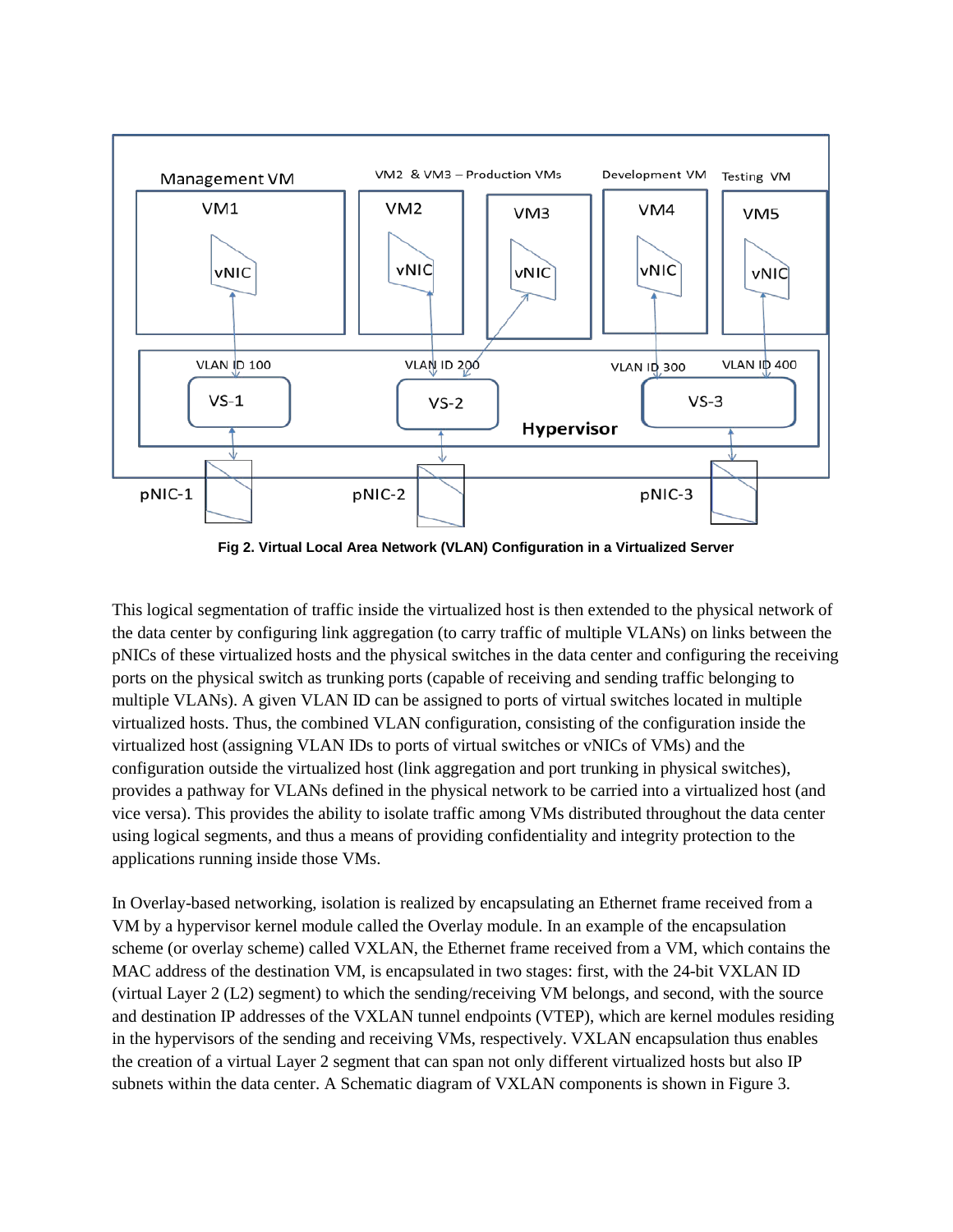

**Figure 3: Virtual Network Segmentation using Overlays (VXLAN)**

A particular tenant can be assigned two or more VXLAN segments (or IDs). VXLAN-based network segmentation can be configured to provide isolation among resources of multiple tenants of a cloud data center. The tenant can make use of multiple VXLAN segments by assigning VMs hosting each tier (web, application, or database) to the same or different VXLAN segments. If VMs belonging to a client are in different VXLAN segments, selective connectivity can be established among those VXLAN segments belonging to the same tenant through suitable firewall configurations, while communication between VXLAN segments belonging to different tenants can be prohibited.

Network path redundancy: Hypervisors offer a configuration feature called network interface card (NIC) teaming, which allows administrators to combine multiple pNICs into a NIC team for NIC failover capabilities in a virtualized host. The members of the NIC team are connected to the different uplink ports of the same virtual switch. Failover capability requires at least two pNICs in the NIC team. One of them can be configured as "active" and the other as "standby." If an active pNIC fails or traffic fails to flow through it, the traffic will start flowing (or be routed) through the standby pNIC, thus maintaining continuity of network traffic flow from all VMs connected to that virtual switch. This type of configuration is also called *active-passive NIC bonding*.

Firewall Deployment and Configuration: Software-defined firewalls, called virtual firewalls, are generally the ones that are deployed on virtualized server platforms. There are two kinds of virtual firewalls subnet-level virtual firewalls and kernel-level virtual firewalls. Subnet-level firewalls run in a dedicated VM, which is usually configured with multiple vNICs. Sometimes they come packaged as a virtual security appliance. Each vNIC in a subnet-level firewall is connected to a different subnet or security zone of the virtual network. Kernel-level firewalls, as the name denotes, are run as loadable (hypervisor)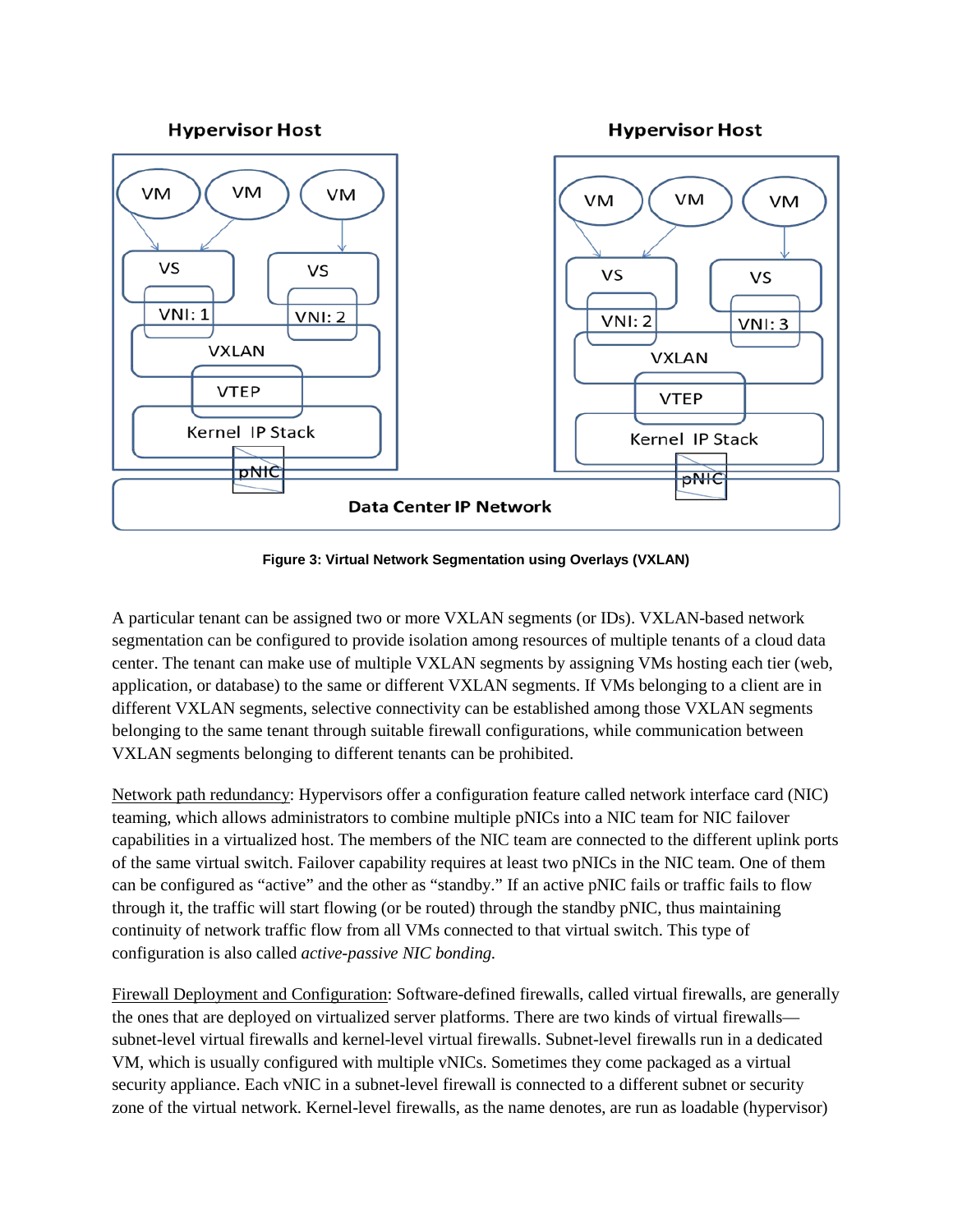kernel modules and use the hypervisor's introspection application programming interface (API) to intercept every packet coming into and out of an individual VM.

VM Monitoring: Firewalls only ensure that inter-VM traffic conforms to organizational information flow and security rules. However, to identify any malicious or harmful traffic coming into or flowing out of VMs and to generate alerts or take preventive action, it is necessary to set up traffic monitoring capabilities to monitor all incoming/outgoing traffic of a VM. This requires functionality to send copies of those packets to a network analyzer application. The purpose of a network analyzer application is to perform security analysis, network diagnostics, and network performance metrics generation. One of the techniques by which the above referred operation can be implemented is called port mirroring where the packets (or copies of the packets) flowing into and out of the port of a virtual switch (to which the monitored VM is connected and is called the source port) is forwarded to another port (called the destination port) which may be another virtual port or an uplink port. The entity holding the network analyzer application is connected to the destination port.

## **7. SECURITY ASSURANCE FOR HYPERVISOR BASELINE FUNCTIONS**

#### **7.1 Security Assurance for VM Process Isolation (HY-BF1)**

To ensure the isolation of processes running in VMs, the following requirements must be met [1]:

(a) The privileged commands or instructions from a Guest OS to the host processor must be mediated such that the core function of the VMM/hypervisor as the controller of virtualized resources is maintained.

(b) The integrity of the memory management function of the hypervisor host must be protected against attacks such as buffer overflows and illegal code execution, especially in the presence of translation tables (e.g., host page table) that are needed for managing memory access by multiple VMs.

(c) Memory allocation algorithms must ensure that payloads in all VMs are able to perform their functions.

(d) CPU/GPU allocation algorithms must ensure that payloads in all VMs are able to perform their functions.

*The requirements (a) and (b) are to be met by the hypervisor code by proper implementation of the data structures, such as Virtual Machine Control Block (VMCB) and second level page tables, that translate guest physical address to host physical address. In addition, hardware extension features, such as Instruction Set Virtualization and Memory Virtualization (described in Section 3), provide isolated execution environments for guests and hypervisor instructions as well as secure memory management through hardware page tables and should be leveraged by the hypervisor. The requirements (c) and (d) are meant to ensure the availability of application services running in VMs. The enablers are some features in memory allocation and CPU allocation algorithms and the assurance requirements they should meet are given below:*

*(1) The hypervisor should have configuration options to specify a guaranteed physical RAM for every VM that requires it as well as a limit to this value and a priority value for obtaining the required RAM resource in situations of contention among multiple VMs. Further, the over-commit feature that enables the total configured memory for all VMs to exceed the host physical RAM should be disabled by default.*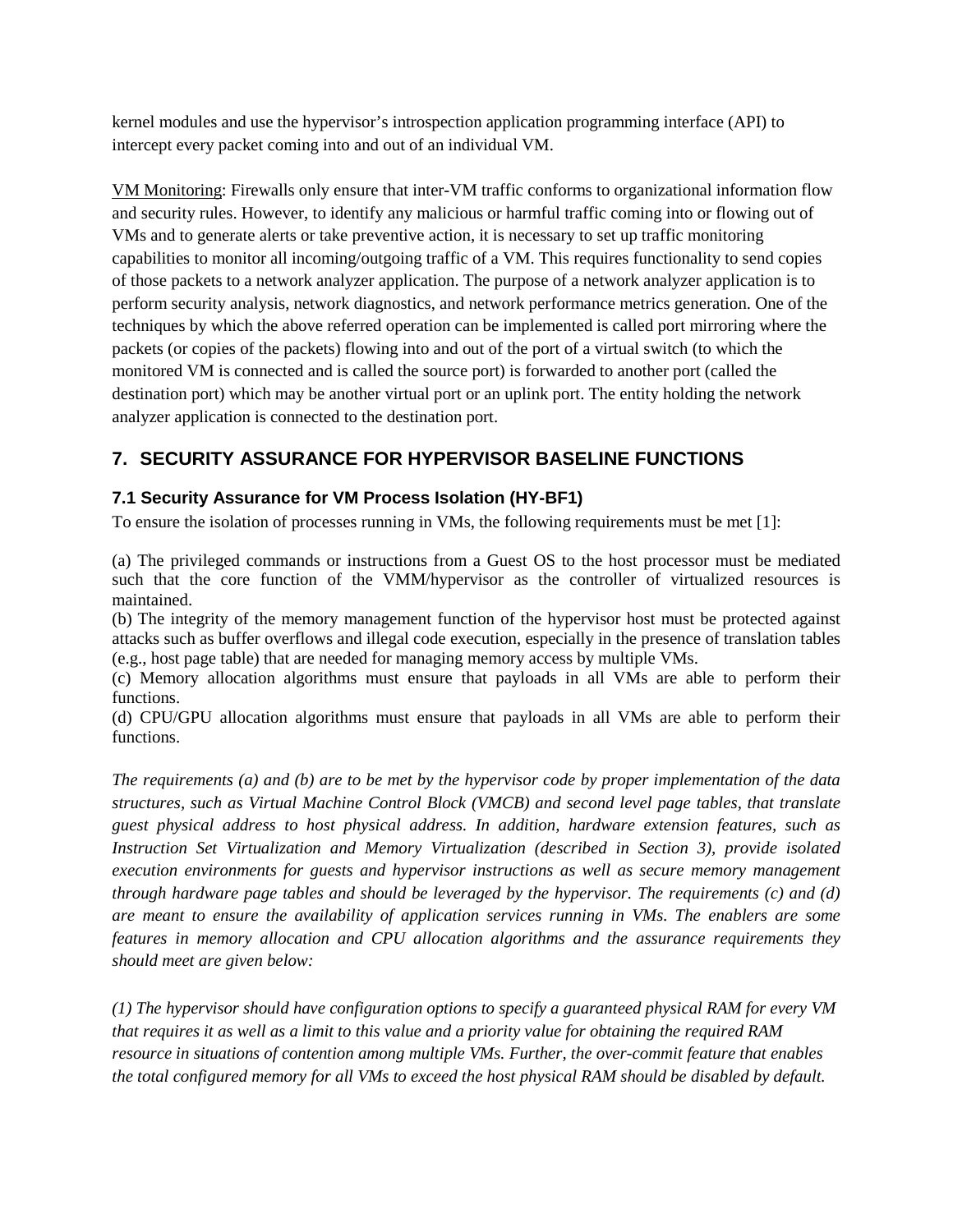*(2) The hypervisor should provide features to specify a lower and upper bound for CPU clock cycles needed for every deployed VM as well as a feature to specify a priority score for each VM to facilitate scheduling in situations of contention for CPU resources from multiple VMs.*

### **7.2 Security Assurance for Devices Mediation (HY-BF2)**

Among all three approaches for handling devices in virtualized servers (Passthrough, Emulation, and Para-virtualization), emulation presents the greatest advantage in that it enables running VMs using the drivers that are available for that guest OS, without installing any special driver or tool provided by the hypervisor vendor. The advantage of using native OS drivers is that their vulnerabilities have been well-analyzed, published, and remediated.

The first three assurance requirements for secure device access in virtualized servers [1] pertain to emulation while the last requirement pertains to the passthrough scenario:

*(1) All device drivers installed as part of a hypervisor platform should be configured to run as lowerprivileged level process (guest mode) rather than the privilege level of the hypervisor (host mode). If device drivers are run on the same privilege level as the hypervisor, they should be designed, developed and tested using formal verification to guarantee that the drivers cannot compromise the security of hypervisor execution. This recommendation applies to any code running at the same privilege level as the hypervisor in the kernel (e.g., VMM).*

*(2) It should be possible to set up an Access Control List (ACL) to restrict the access of each VM process to only the devices assigned to that VM. To enable this, the hypervisor configuration should support a feature to tag VMs and/or have a feature to specify a whitelist, or list of allowable devices, for each VM.*

*(3) It should be possible to set resource limits for network bandwidth and I/O bandwidth (e.g., disk read/write speeds) for each VM to prevent denial-of-service (DOS) attacks. Additionally, the proper use of resource limits localizes the impact of a DOS to the VM or the cluster for which the resource limit is defined.*

*(4) Passthrough scenarios generally involve DMA capable devices. A DMA capable device is one that has the capability to read and write directly to and from main memory, allowing the CPU to perform other tasks in parallel. The security assurance required against unauthorized access from DMA capable devices, is that they should only be installed on hardware platforms that have the Input-Output Memory Management Unit (IOMMU) feature that can be configured to confine access by such devices to only the assigned memory regions.*

### **7.3 Security Assurance for VM Lifecycle Management Functions (HY-BF4)**

In Section 4.4, two VM lifecycle management operations were identified as potential sources for threats to other baseline functions: VM image management and VM migration. In large virtualized infrastructures, the installed base, consisting of a large number of operational VMs, may span different jurisdictions (departments, lines of business, or clients in infrastructures used for cloud services). For performing lifecycle management operations on these VMs, fine-grained administrative permissions are required to provide security guarantees such as least privilege. The security assurances required for these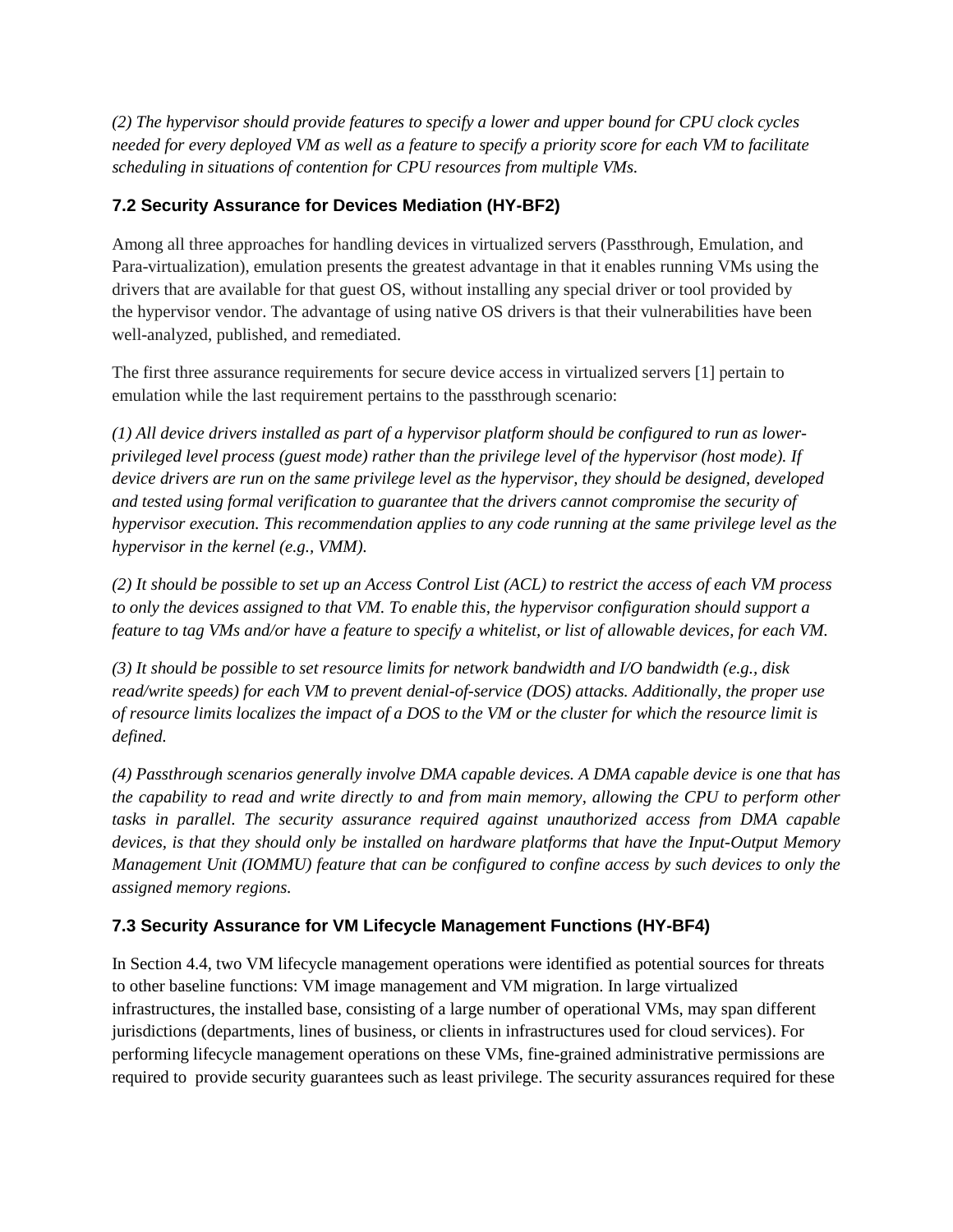operations (VM image management, VM migration, and fine-grained administrative permissions) are described below.

### *7.3.1 VM Image Management*

Since VM-based software (e.g., Guest OS, Middleware, and Applications) shares physical memory of the virtualized host with hypervisor software, it is no surprise that a VM is the biggest source of all attacks directed at the hypervisor. In operational virtualized environments, VMs are rarely created from scratch, but rather from VM Images. VM Images are templates used for creating running versions of VMs. An organization may have its own criteria for classifying the different VM Images it uses in its VM Library. Some commonly used criteria include processor load (VM used for compute-intensive applications); memory load (VM used for memory-intensive applications such as Database processing); and application sensitivity (VM running mission-critical applications utilizing mission-critical data). For each VM image type, the following practices must be followed to provide the necessary security assurance.

*(1) Security profiles must be defined for VMs of all types, and VM Images that do not conform to the profile should not be stored in the VM Image server or library. Images in the VM Image library should be periodically scanned for outdated guest OS versions and patches, especially in situations where new OS version releases and/or patches are frequent.*

*(2) Every VM Image stored in the image library should have a digital signature attached to it as a mark of authenticity and integrity, signed using trustworthy, robust cryptographic keys.* 

*(3) Permissions for checking into and checking out images from the VM Image library should be enforced through a robust access control mechanism and limited to an authorized set of administrators. In the absence of an access control mechanism, VM image files should be stored in encrypted devices that can only be opened or closed by a limited set of authorized administrators with passphrases of sufficient complexity.*

*(4) Access to the server storing VM images should always be through a secure protocol such as Transport Layer Security (TLS).*

#### *7.3.2 VM Live Migration*

Live migration is a functionality present in all hypervisors that enables a VM to be migrated or moved from one virtualized host to another while the guest OS and applications on it are still running. This functionality provides key benefits such as fault tolerance, load balancing, host maintenance, upgrades, and patching. In live migration, the state of the guest OS on the source host must be replicated on the destination host. This requires migrating memory content, processor state, storage (unless the two hosts share a common storage), and network state.

The most common memory migration technique adopted in most hypervisors is called pre-copy. In this approach, in the first phase, memory pages belonging to the VM are transferred to the destination host while the VM continues to run on the source host [6]. In the second phase, memory pages modified during migration are sent again to the destination to ensure memory consistency. During the latter phase, the exact state of all the processor registers currently operating on the VM are also transferred, and the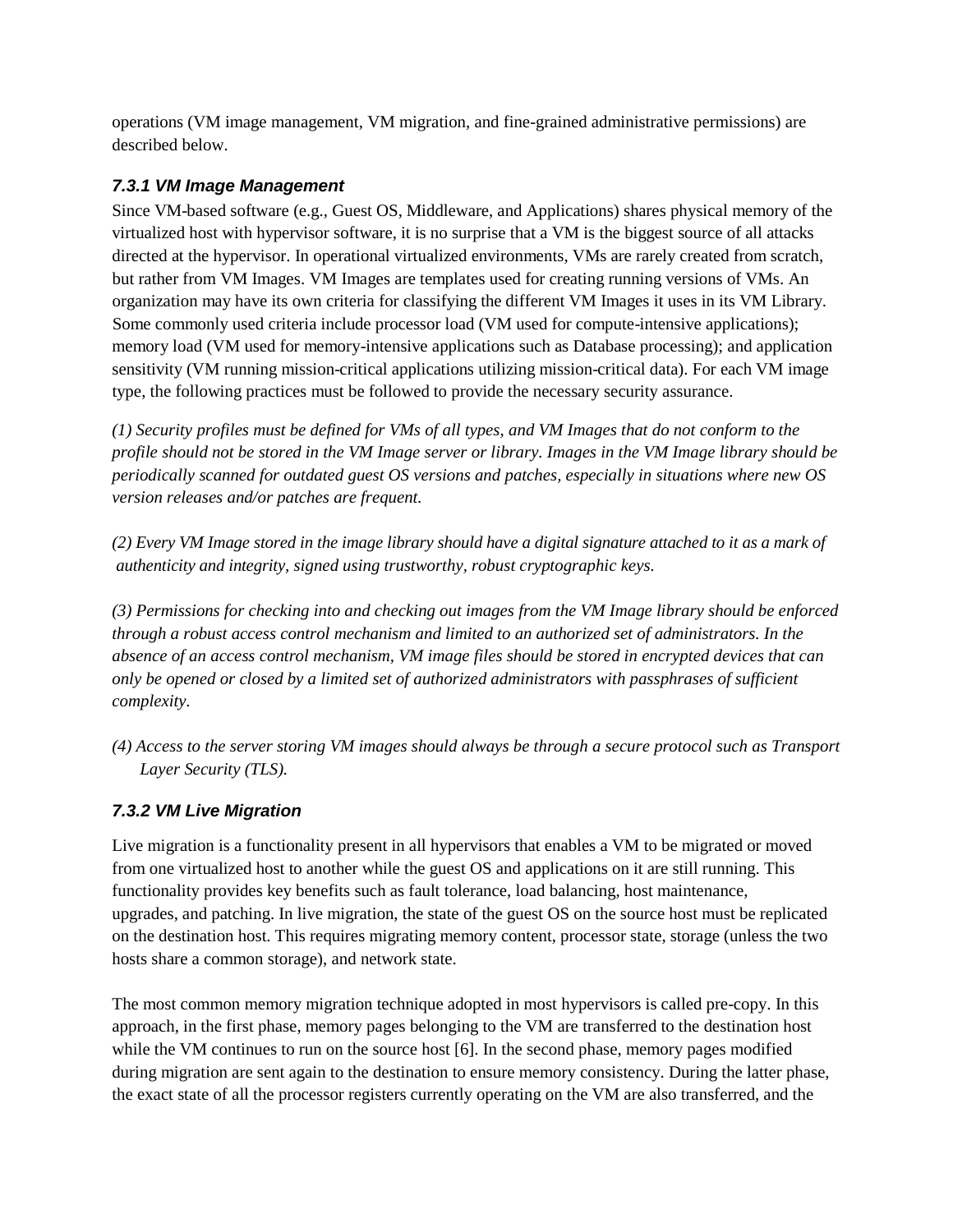migrating VM is suspended on the source host. Processor registers at the destination host are modified to replicate the state at the source host, and the newly migrated VM resumes its operation. Storage migration is provided by a feature that allows admins to move a VM's file system from one storage location to another without downtime. This storage migration can take place even in situations where there is no VM migration. For example, a VM may continue to run on the host server while the files that make up the VM are moved among storage arrays or Logical Unit Numbers (LUNs).

In the process described above, the memory and processor-state migration functions are inherent aspects of hypervisor design. The storage migration function is an integral part of storage management and is applicable to both virtualized and non-virtualized infrastructures. The network state is maintained after a VM migration because each VM carries its own unique MAC address, and the migration process places some restrictions on the migration target (e.g., the source and target host should be on the same VLAN). Hence, from a security protection point of view, the only aspects to consider are proper authentication and a secure network path for the migration process [1].

*During VM live migration, a secure authentication protocol must be employed; the credentials of the administrator performing the migration are passed only to the destination host; the migration of memory content and processor state takes place over a secure network connection; and a dedicated virtual network segment is used in both source and destination hosts for carrying this traffic.*

### *7.3.3 Fine-grained Administrative Privileges for VM Management*

The ability to assign fine-grained administrative permissions for the virtualized infrastructure enables the establishment of different administrative models and associated delegations [1].

*The access control solution for VM administration should have a granular capability, both at the permission assignment level and the object level (i.e., the specification of the target of the permission can be a single VM or any logical grouping of VMs based on function or location). In addition, the ability to deny permission to some specific objects within a VM group (e.g., VMs running workloads of a designated sensitivity level) despite having access permission to the VM group should exist.* 

## **7.4 Security Assurance for Hypervisor Administration Functions (HY-BF5)**

Secure operation of administrative functions is critical for any server class software, and hypervisor is no exception to this. The outcome is a secure configuration that can provide the necessary protections against security violations. In the case of a hypervisor, impact of insecure configuration can be more severe than in many server software instances since the compromise of a hypervisor can result in the compromise of many VMs operating on top of it. While the composition of the configuration parameters depends upon the design features of a hypervisor offering, the latitude in choosing the values for each individual parameter results in different configuration options. Many configuration options relate functional features and performance. However, there are some options that have a direct impact on the secure execution of the hypervisor, and it is those configuration options that are discussed in this manuscript.

The following are some security practices that are generic for any server class software. Although applicable to the hypervisor, these are not addressed in this manuscript: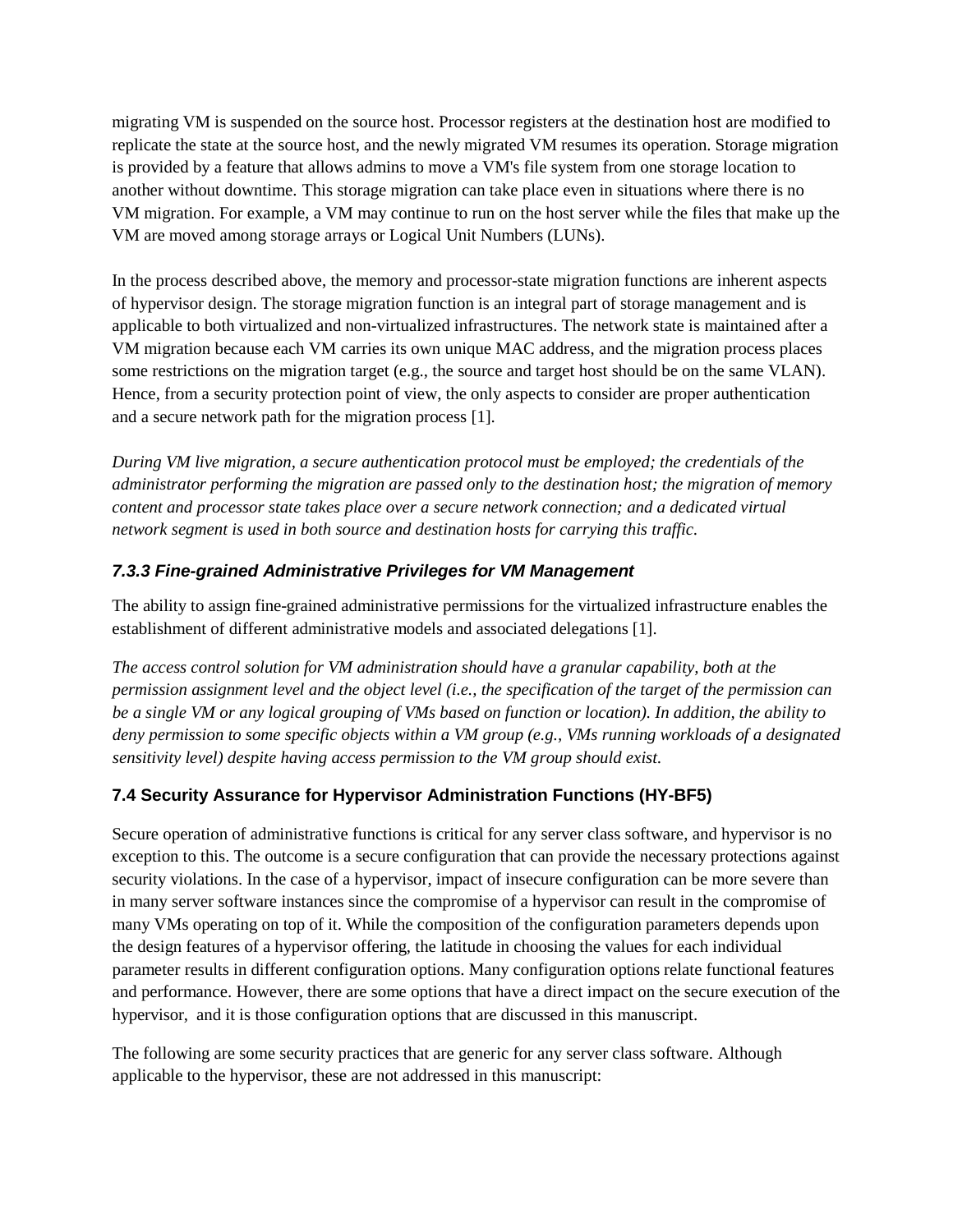- (a) Control of administrative accounts on the hypervisor host itself and least privilege assignment for different administrators
- (b) Patch management for hypervisor software and host OS
- (c) Communicating with the hypervisor through a secure protocol such as TLS or Secure Shell (SSH)

#### *7.4.1 Centralized Administration*

The administration of a hypervisor and hypervisor host can be performed in two ways:

- Having administrative accounts set up in each hypervisor host
- Centralized administration of all hypervisors and hypervisor hosts through enterprise virtualization management software (EVMS).

Centralized management of all hypervisor platforms in the enterprise through enterprise virtualization management software (EVMS) is preferable since security profiles for various hypervisor groups in the enterprise can be defined and easily enforced through EVMS. For any IT data center to operate efficiently, it is necessary to implement load balancing and fault tolerance measures, which can be realized by defining hypervisor clusters. Creation, assignment of application workloads, and management of clusters can be performed only with a centralized management software, making the deployment and usage of an enterprise virtualization management a critical necessity. Hence a security assurance framework for hypervisor administration is as follows:

*The administration of all hypervisor installations in the enterprise should be performed centrally using an EVMS. Enterprise gold-standard hypervisor configurations for different types of workloads and clusters must be managed and enforced through EVMS. The gold-standard configurations should, at minimum, cover CPU, Memory, Storage, Network bandwidth, and Host OS hardening, if required.*

### *7.4.2 Securing the Management Network*

Management of the hypervisor and its host is performed through administrative commands sent through a management console or command line interface (CLI). This capability can be provided by a dedicated management VM or by a hypervisor kernel module. Part of the network communication path that carries this management traffic is the software-defined virtual network inside the hypervisor host and it is necessary to ensure that a dedicated path is allocated for this. A commonly adopted approach is to allocate a dedicated physical network interface card (pNIC) for handling management traffic, and, if that is not feasible, a virtual network segment (e.g., VLAN) must be assigned exclusively for it.

*Protection for hypervisor host and software administration functions should be ensured by allocating a dedicated physical NIC or, if that is not feasible, placing the management interface of the hypervisor in a dedicated virtual network segment (e.g., VLAN) and enforcing traffic controls using a firewall (e.g., designating the subnets in the enterprise network from which incoming traffic into the management interface is allowed).*

## **8. SECURITY ASSURANCE FOR EXECUTION OF VM-RESIDENT PROGRAMS**

Providing protected execution for the lower-privileged software is an evolving hardware function and there are not enough threat data available for these functions. However, assurance requirements for this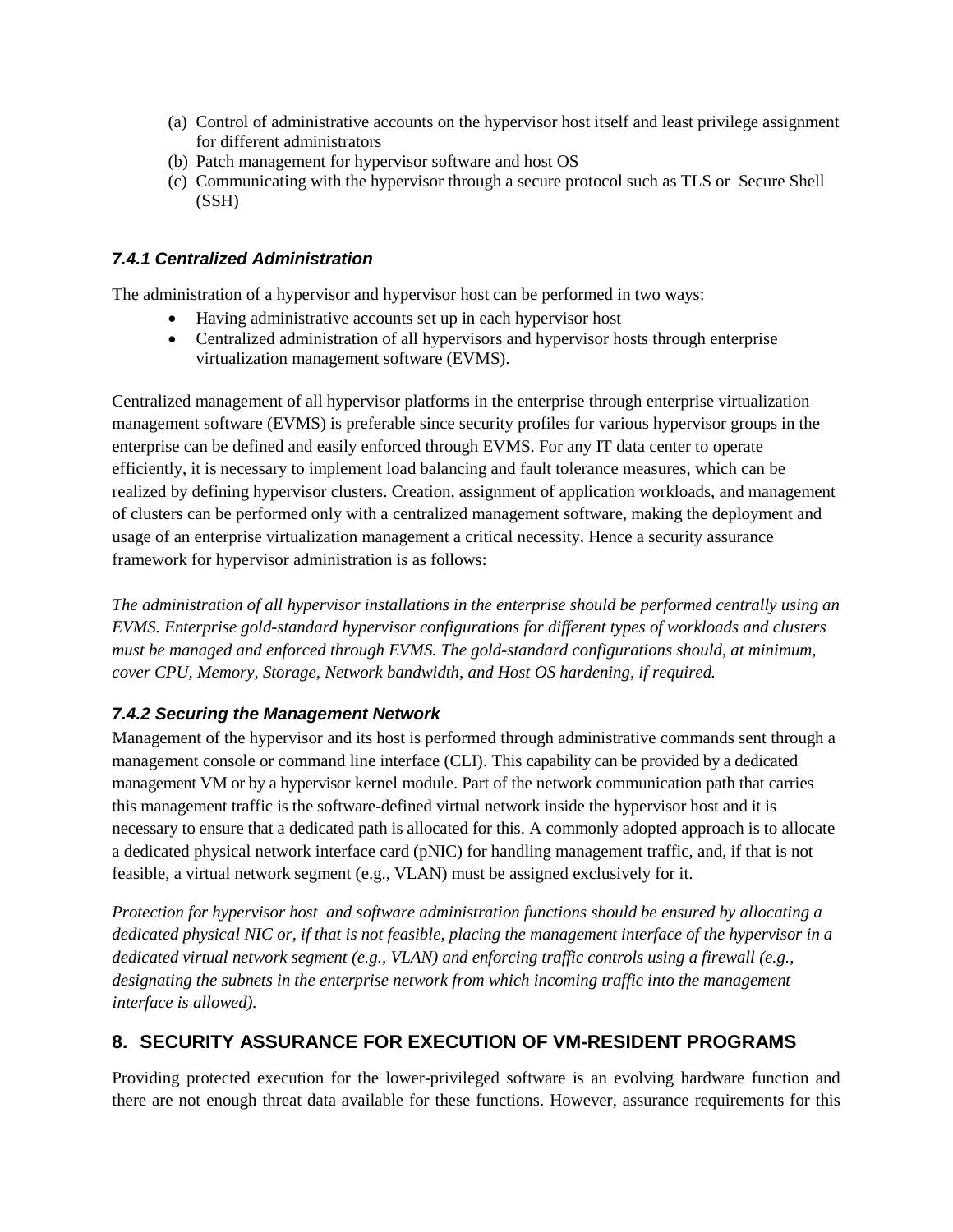function can still be identified based on the execution model for VMs and hypervisor instructions in the virtualized server platform.

There are two processor features available to reduce the impact of a malicious, higher privileged software such as the hypervisor on the confidentiality and integrity of lower privileged software. They are:

- A secure region of memory called enclave can be created where the resource-owner marked security sensitive code in VMs can be altered to run. Code running in the enclave cannot be tampered with by the hypervisor or the host OS (in type 2 hypervisor). This feature is implemented in Intel's Software Guard Extension (SGX) [7].
- Encrypt the entire VM's memory so that the hypervisor cannot inspect its data. This is the approach adopted in AMD's Secure Encrypted Virtualization (SEV) [8].

It is not sufficient just to protect a portion or whole of VM's memory while it is executing. The data structures that provide the execution state of VM and the general-purpose registers of the host CPU that contain the values that enable page table walkthroughs to get at the VM's host memory address must also be protected. Hence the assurance requirements for secure VM execution can be stated as follows:

- *(1) There should be hardware features to protect designated memory areas where VM application code runs. This will protect those applications from malicious or compromised hypervisors.*
- *(2) The Virtual Machine Control Block (VMCB) that contains data about the execution state of VMs and the general-purpose registers used by VMs (that contain entry memory addresses) must also be cryptographically protected to ensure secure VM execution even in the presence of a malicious or compromised hypervisor.*

## **9. SECURITY ASSURANCE FOR VIRTUAL NETWORK CONFIGURATIONS**

### **9.1 Assurance for Network Segmentation**

Both techniques discussed for network segmentation – VLAN and Overlay-based networking can span multiple IP subnets and hence can be deployed datacenter wide. However, since a VLAN ID is 12 bits long, the maximum number of segments that can be defined is 4096 (strictly 4094). On the other hand, VXLAN uses a 24-bit segment ID known as the VXLAN network identifier (VNID), which enables up to 16 million VXLAN segments and hence the security assurance recommendation is stated as follows [5]:

*Large data center networks with hundreds of virtualized hosts and thousands of VMs and requiring many segments should deploy overlay-based virtual networking because of scalability (Large Namespace) and virtual/physical network independence. However, it is highly advisable that the overall traffic generated by overlay-based network segmentation (i.e., VXLAN network traffic in our context) is isolated on the physical network using a technique such as VLAN to maintain segmentation guarantees. In addition, overlay-based virtual networking deployments should always include either centralized or federated SDN controllers using standard protocols for configuration of overlay modules in various hypervisor platforms.*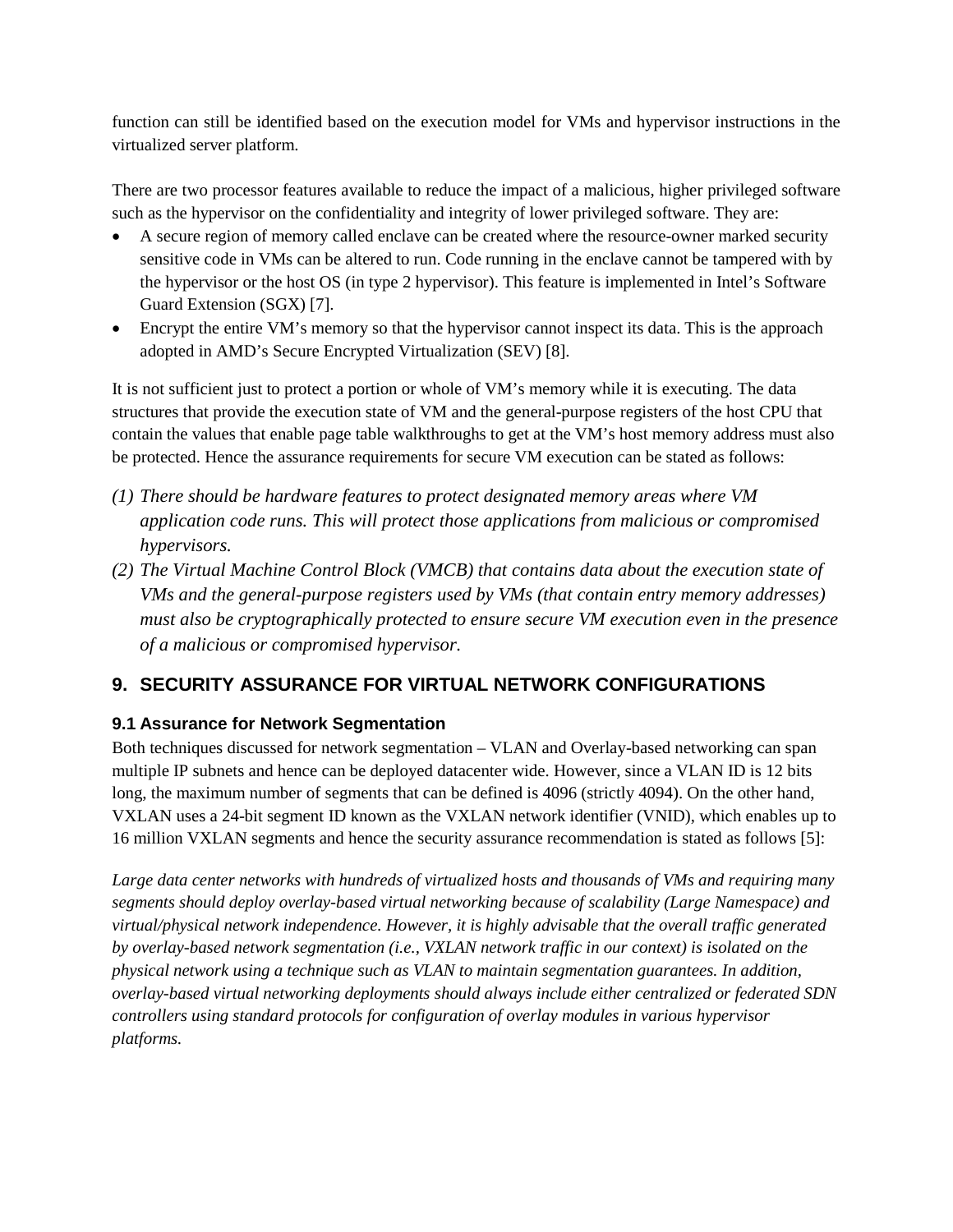### **9.2 Assurance for Network Path Redundancy Configuration**

The following operational parameters will provide the necessary assurance that the NIC teaming configuration intended for enhancing the availability of VM-based applications by providing alternate communication pathways will achieve their intended purpose.

*Each pNIC member of a NIC team should be driven by different drivers and placed on a separate PCI bus (if available). Further, the network path redundancy inside a virtualized host can be extended to the physical network by connecting each pNIC member of the NIC team to different physical switches*.

### **9.3 Assurance for Firewall Configuration**

In the firewall configuration for virtualized servers, the security assurance is dictated by the choice of the appropriate type of virtual firewall (subnet-level or kernel-based), expressiveness of the firewall rules and wherever applicable uniformity in rules for similar traffic flows. The following are the security assurance requirements [5]:

*(1) In virtualized environments with VMs running I/O intensive applications, kernel-based virtual firewalls should be deployed instead of subnet-level virtual firewalls, since kernel-based virtual firewalls can potentially perform packet processing in the kernel of the hypervisor at native hardware speeds.*

*(2) For both subnet-level and kernel-based virtual firewalls, it is preferable that the firewall allows for integration with a virtualization management platform rather than being accessible only through a standalone console. The former will enable easier provisioning of uniform firewall rules to multiple firewall instances, thus reducing the chances of configuration errors.* 

*(3) For both subnet-level and kernel-based virtual firewalls, it is preferable that the firewall supports rules using higher-level components or abstractions (e.g., security group) in addition to the basic 5-tuple (source/destination IP address, source/destination ports, protocol).* 

### **9.4 Assurance for VM Traffic Monitoring**

The port mirroring technique involves increase in network traffic in the virtualized network inside the hypervisor traffic and must be implemented with care. Minimal assurance for implementing this can be stated as follows:

*A port mirroring feature should provide choices in specifying destination ports (either the virtual port or uplink port) so that it creates the flexibility to locate the network analyzer application in another VM on the same or different hypervisor or in any non-virtualized server in the data center*.

## **10. SECURITY ASSURANCE FOR BOOTING A VIRTUALIZED SERVER PLATFORM**

Configuration changes, module version changes, and patches affect the content of the hypervisor platform components such as BIOS, hypervisor kernel, and back-end device drivers running in the kernel. To ensure that each of these components that are part of the hypervisor stack can be trusted, it is necessary to check their integrity through a hardware-rooted attestation scheme that provides assurance of boot integrity. Checking integrity is done by cryptographically authenticating the hypervisor components that are launched. This authentication verifies that only authorized code runs on the system. Specifically, in the context of the hypervisor, the assurance of integrity protects against tampering and low-level targeted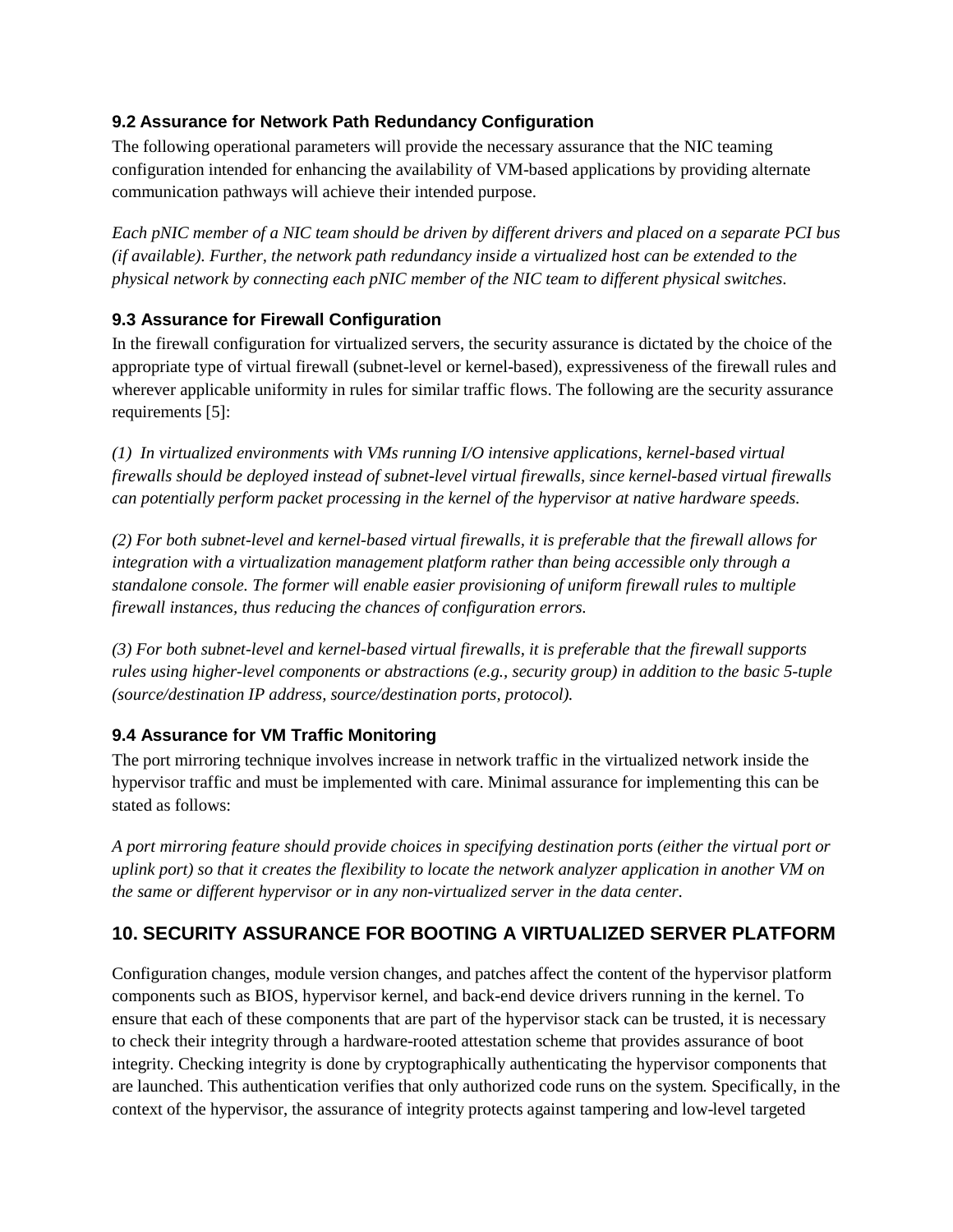attacks such as root kits. If the assertion of integrity is deferred to a trusted third party that fulfills the role of trusted authority, the verification process is known as *trusted attestation*. Trusted attestation provides assurance that the code of the hypervisor components has not been tampered with. In this approach, trust in the hypervisor's components is established based on trusted hardware. In other words, a chain of trust from hardware to hypervisor is established with the initial component (i.e., hardware) called *the root of trust*. This service can be provided by a hardware/firmware infrastructure of the hypervisor host that supports boot integrity measurement and the attestation process. Collectively, this is called a measured launch environment (MLE) in the hypervisor host.

Some hardware platforms provide support for MLE with firmware routines for measuring the identity (usually the hash of the binary code) of the components in a boot sequence. An example of a hardwarebased cryptographic storage module that implements the measured boot process is the standards-based Trusted Platform Module (TPM), which has been standardized by the Trusted Computing Group (TCG) [9]. The three main components of a TPM are: (a) Root of Trust for Measurement (RTM) – makes integrity measurements (generally a cryptographic hash) and converts them into assertions, (b) Root of Trust for Integrity (RTI) - provides protected storage, integrity protection, and a protected interface to store and manage assertions, and (c) Root of Trust for Reporting (RTR) - provides a protected environment and interface to manage identities and sign assertions. The RTM measures the next piece of code following the boot sequence. The measurements are stored in special registers called Platform Configuration Registers (PCRs).

The measured boot process is briefly explained here using TPM as an example. The measured boot process starts with the execution of a trusted immutable piece of code in the BIOS, which also measures the next piece of code to be executed. The result of this measurement is extended into the PCR of the TPM before the control is transferred to the next program in the sequence. Since each component in the sequence in turn measures the next before handing off control, a chain of trust is established. If the measurement chain continues through the entire boot sequence, the resultant PCR values reflect the measurement of all components.

The attestation process starts with the requester invoking, via an agent on the host, the TPM Quote command. It specifies an Attestation Identity Key (AIK) to perform the digital signature on the contents of the set of PCRs that contain the measurements of all components in the boot sequence to quote and a cryptographic nonce to ensure freshness of the digital signature. After receiving the signed quotes, the requester validates the signature and determines the trust of the launched components by comparing the measurements in the TPM quote with known good measurements.

The MLE can be incorporated in the hypervisor host as follows:

- The hardware hosting the hypervisor is established as a root-of-trust, and a trust chain is established from the hardware through the BIOS and to all hypervisor components.
- For the hardware consisting of the processor and chipset to be established as the root-of-trust and to build a chain of trust, it should have a hardware-based module that supports an MLE. The outcome of launching a hypervisor in MLE-supporting hardware is a measured launch of the firmware, BIOS, and either all or a key subset of hypervisor (kernel) modules, thus forming a trusted chain from the hardware to the hypervisor.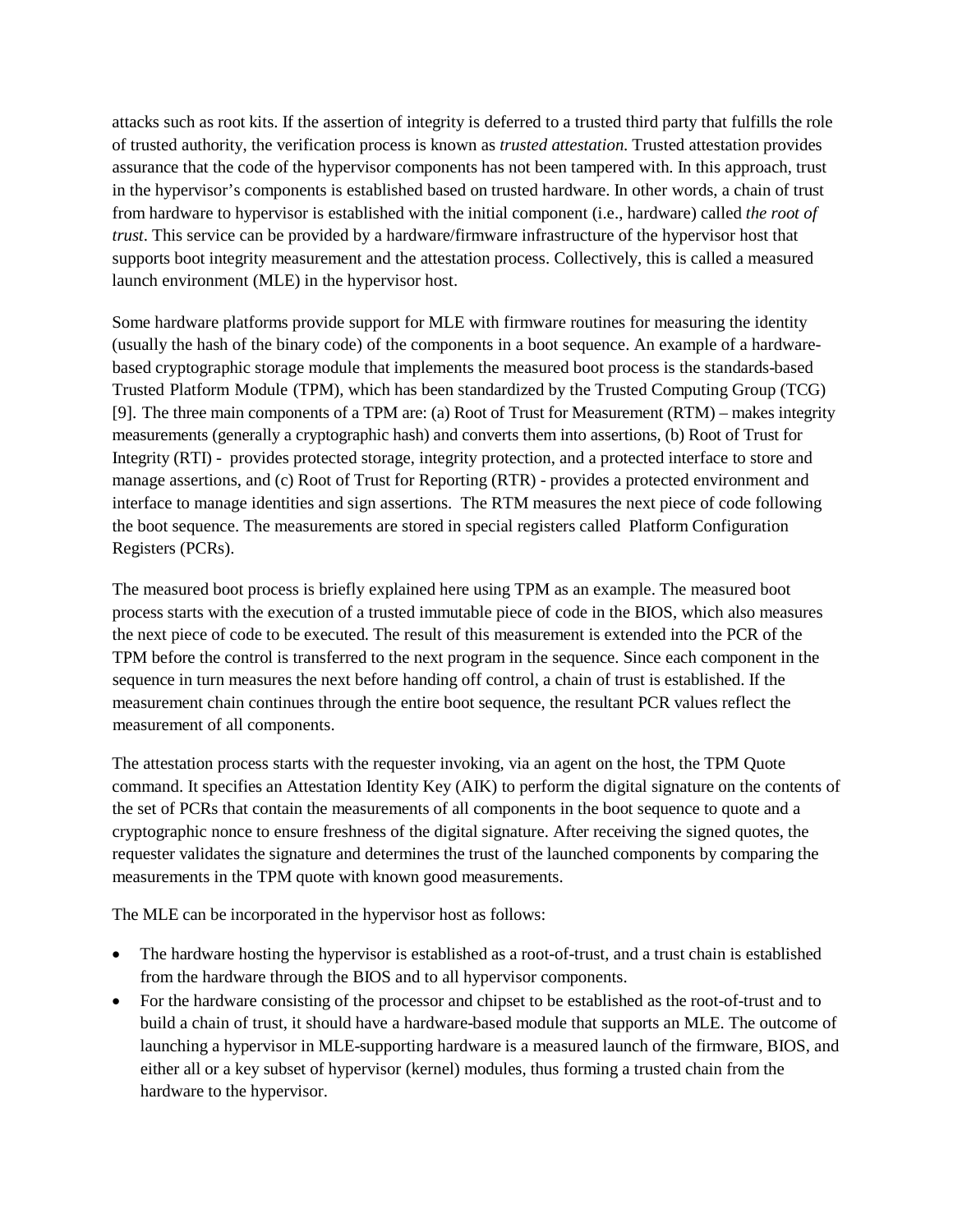- The hypervisor offering must be able to utilize the MLE feature. In other words, the hypervisor should be able to invoke the secure launch process, which is usually done by integrating a pre-kernel module into the hypervisor's code base since the kernel is the first module installed in a hypervisor boot up. The purpose of this pre-kernel module is to ensure the selection of the right authenticated module in the hardware that performs an orderly evaluation or measurement of the launch components of the hypervisor or any software launched on that hardware. The Tboot is an example of a mechanism that enables the hypervisor to take advantage of the MLE feature of the hardware.
- All hypervisor components that are intended to be part of the Trusted Computing Base (TCB) must be included within the scope of the MLE-enabling mechanism so that they are measured as part of their launch process.

The MLE feature with storage and reporting mechanisms on the hardware of the virtualized host can be leveraged to provide boot integrity assurance for hypervisor components by measuring the identity of all entities in the boot sequence, starting with firmware, BIOS, hypervisor and hypervisor modules; comparing them to "known good values;" and reporting any discrepancies. If the measured boot process is to be extended to cover VMs and its contents (guest OS and applications), a software-based extension to the hardware-based MLE implementation within the hypervisor kernel is required. The security assurance for ensuring a secure boot process for all components of a hypervisor platform can now be stated as follows [1]:

*The hypervisor that is launched should be part of a platform and an overall infrastructure that contains: (a) hardware that supports an MLE with standards-based cryptographic measurement capabilities and storage devices and (b) an attestation process with the capability to provide a chain of trust starting from the hardware to all hypervisor components. Moreover, the measured elements should include, at minimum, the core kernel, kernel support modules, device drivers, and the hypervisor's native management applications for VM Lifecycle Management and Management of Hypervisor. The chain of trust should provide assurance that all measured components have not been tampered with and that their versions are correct (i.e., overall boot integrity). If the chain of trust is to be extended to guest VMs, the hypervisor should provide a virtual interface to the hardware-based MLE.*

## **11. SUMMARY AND CONCLUSIONS**

Server or Hardware virtualization is an established technology in data centers used for supporting enterprise IT resources as well as cloud services. The core entity in this technology is a set of software modules called the hypervisor. The hypervisor provides abstraction of the hardware resources, such as CPU, memory, and devices (the first two with some assistance with hardware extensions), and enables the running of multiple computing stacks called VMs, each with its own OS and applications, to be run on a single physical host. Such a physical host is called a hypervisor host or virtualized server. The network linking the multiple VMs within a hypervisor and with VMs located in other hypervisor hosts is a combination of a software-defined network (called virtual network) and the physical network infrastructure and constitute the virtualized server environment.

Since hypervisors come in several architectural flavors (Type 1 vs Type 2, Full vs Para-virtualized), this manuscript identified five baseline functions for the hypervisor. Analyzing these baseline functions,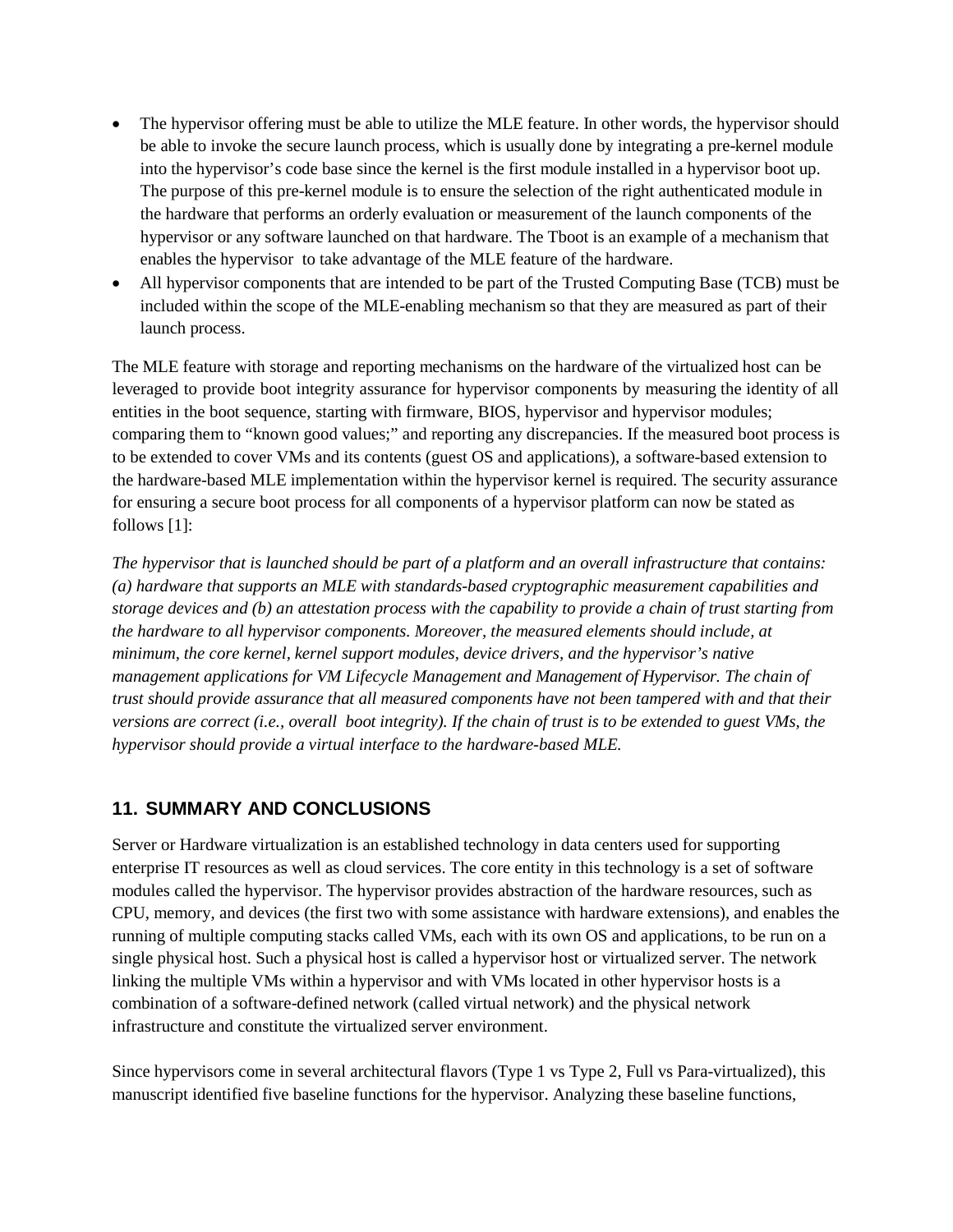together with functions of other components of the virtualized server environment (i.e., the hardware, the VMs, the Virtual Network), enabled identification of threats to these functions as well as threats originating from these functions. The threats were then used as the basis for developing appropriate security assurance measures for countering each threat.